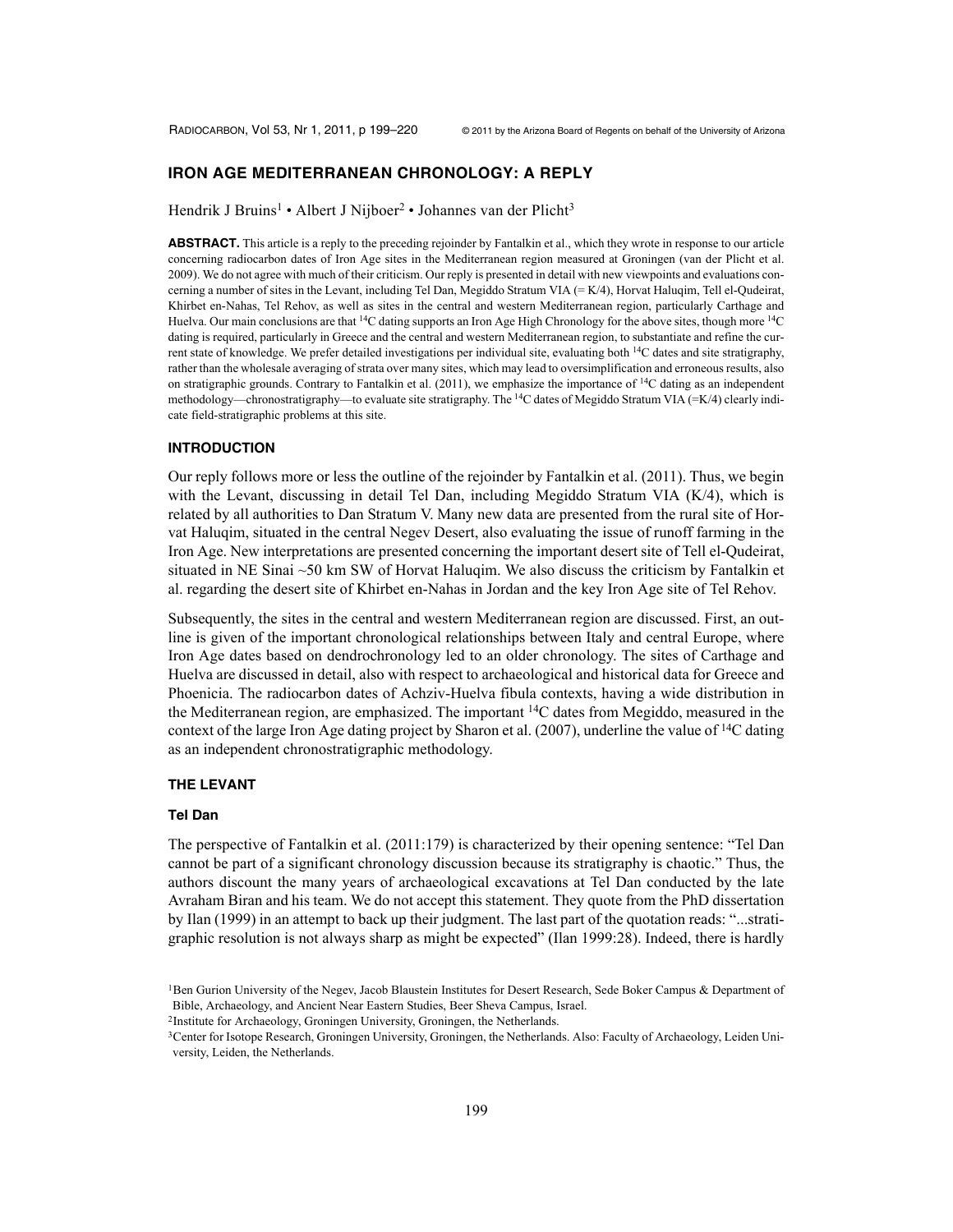a mound or an excavation where the stratigraphic resolution is always sharp, not even at Megiddo, as will be demonstrated below, but in our opinion to interpret the words by Ilan (1999) as if he suggested that the stratigraphy at Tel Dan is chaotic is a distortion of reality. Ilan takes the stratigraphy of Tel Dan seriously throughout his dissertation. For example, his opening sentence of the section on relative chronology is as follows (Ilan 1999:137): "The wealth of ceramic, architectural and behavioral parallels would appear to make the construction of a relative chronology a fairly straightforward exercise." Subsequently, he presents a comparative chronological table in which he correlates Tel Dan strata VIIA, VI, V, IVB, and IVA with 17 other archaeological sites.

The name for Tel Dan in Arabic is Tell el-Qadi, meaning the "Mount of the Judge" (Biran 1994:21). Indeed, judged by the available 14C dates of Tel Dan, the results (Table 1) are incompatible with a Low Chronology, but do support a High Conventional Chronology for the Iron Age (Bruins et al. 2005a; van der Plicht et al. 2009).

Tel Dan Stratum IVA is archaeologically dated by Biran (1994:11) from the second half of the 10th to the beginning of the 9th century BCE and by Ilan (1999:137) from 950 BCE, similarly as Biran, but ending lower in the 9th century at 850 BCE. Dan Stratum IVA is correlated with Megiddo VA-IVB by both Ilan (1999) and Finkelstein (1999:63), who places the destruction of these strata around 850 BCE. The duration of Dan IVA, which Finkelstein (1999) correlates with Hazor IX, is dated in his young chronology perspective to 900–850 BCE.

Table 1 shows the <sup>14</sup>C result of a short-lived sample (GrA-9659) of olive pits from Dan Stratum IVA, with a  $1-\sigma$  calibrated age of 1050–914 BCE. This result is clearly incompatible with the Finkelstein (1999) Low Chronology and supports a High Chronology for the Iron Age. See also the archaeological objections by Ben-Tor (2000) against the Low Chronology of Finkelstein concerning sites in northern Israel.

The older Stratum V of Tel Dan is dated by Biran (1994:11) on archaeological considerations to the period 1200–1050 BCE and by Ilan (1999:137) to the period 1150–1050 BCE. Finkelstein (1999) proposed a much lower date of 1000–900 BCE for Tel Dan Stratum V in his Low Chronology perspective of Iron Age strata at archaeological sites in northern Israel. He correlated Dan V with Megiddo VIA, Yoqneam XVII, Bet-shean Upper VI, Tel Hadar IV, and Tell el-Oreimeh V, which all have similar pottery assemblages, dating, according to him, to the 10th century BCE (Finkelstein 1999:67).

Table 1 shows the 14C dates of 11 samples in destruction layers from Tel Dan Stratum V, derived from 7 different loci (Bruins et al. 2005a; van der Plicht et al. 2009). Note that the Groningen Center for Isotope Research has both a conventional  $\frac{14C}{a}$  lab (based on proportional gas counting – PGC) and an accelerator mass spectrometry (AMS) facility (van der Plicht et al. 2000; van der Plicht and Bruins 2001). Seven PGC dates of Tel Dan have a very high precision with a standard deviation of only 15 yr BP (5 dates) or 20 yr BP (2 dates). The short-lived sample of charred olive pits (GrA- $9624$ ,  $2930 \pm 50$  BP) in destruction debris on a tamped earth floor in Area Y, Phase 6, has a 1- $\sigma$  calibrated range of 1250–1051 BCE. This result fits very well indeed with the archaeological age assessment of Biran (1994) for Stratum V: 1200–1050 BCE. On the other hand, the result is incompatible with the Finkelstein (1999) younger chronology, in which Stratum V is supposed to have an age of 1000–900 BCE, which is  $\sim$ 200 yr younger than the above short-lived  $^{14}C$  date.

The other 10 14C dates of Stratum V in Table 1 are from charcoal samples. Fantalkin et al. (2011) simply dismiss the <sup>14</sup>C dates from Tel Dan, because many are based on charcoal, while some dating results led to a reevaluation of the initial field stratigraphic assignment. Concerning the latter issue,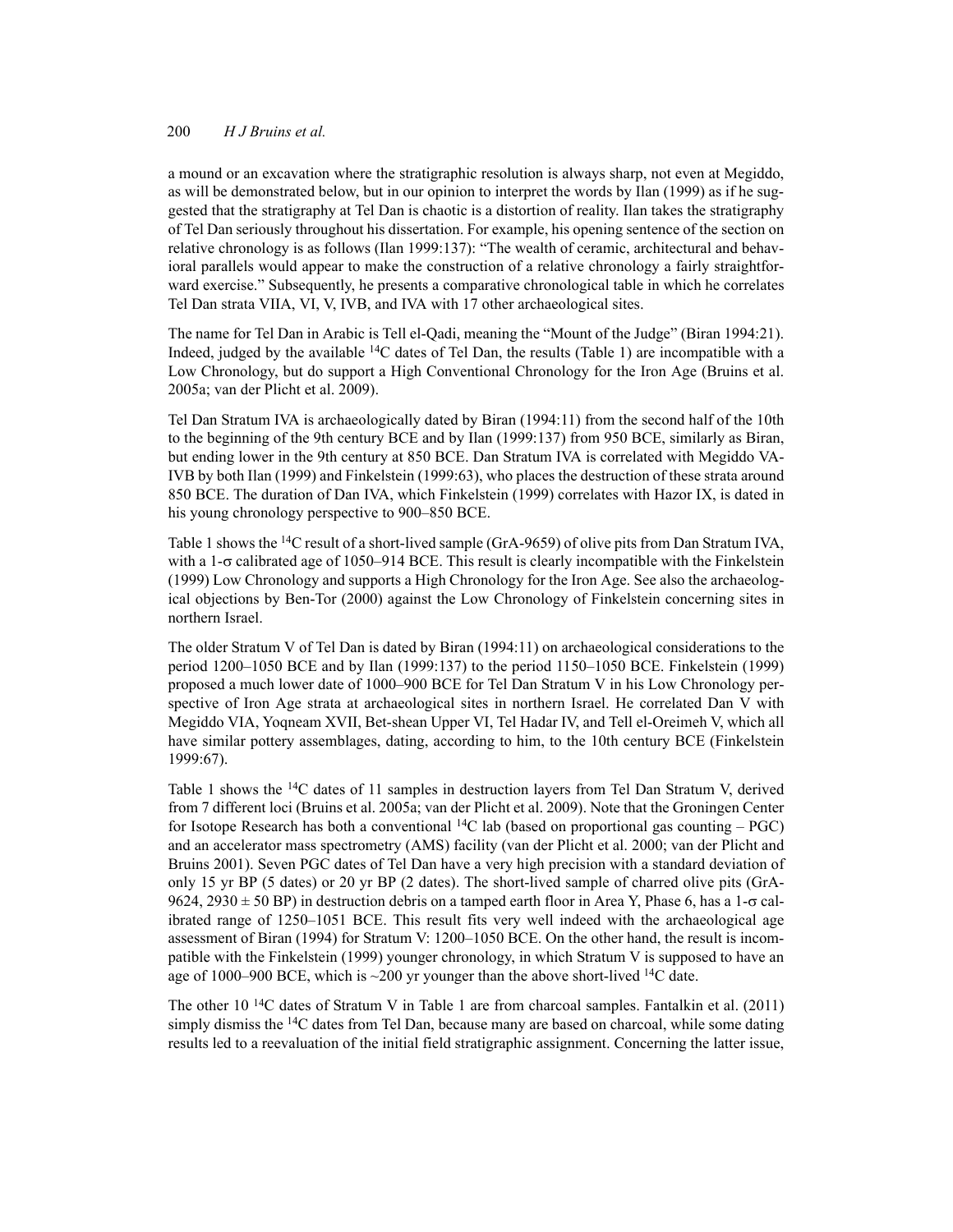|                |                          |              |              | Biran (1994)           | Finkelstein  |                          |                 |                         |
|----------------|--------------------------|--------------|--------------|------------------------|--------------|--------------------------|-----------------|-------------------------|
|                |                          |              |              | Conventional           | $(1999)$ Low | Material &               | ${}^{14}C$ date | Calibrated              |
| Tel Dan Area & |                          |              | Archaeo.     | <b>High Chronology</b> | Chronology   | Groningen                | $(1 \sigma)$    | date $(1 \sigma)$       |
| Stratum        | phase                    |              | Locus period | <b>BCE</b>             | <b>BCE</b>   | lab nr <sup>a</sup>      | $vr$ BP         | <b>BCE</b>              |
| <b>IVA</b>     | B<br>$6 - 7$             | 570a         | Iron IIA     | 950-875                | 900-850      | Olive pits<br>GrA-9659   | $2830 \pm 50$   | 1050-914                |
| <b>IVB</b>     | $A-B$<br><b>B8</b>       | 7114         | Iron IB      | 1050-950               |              | Charcoal<br>GrN-22518    |                 | $2945 \pm 15$ 1208-1125 |
| V              | Y<br>6                   | 3024         | Iron IA      | 1200-1050              | 1000-900     | Olive pits<br>$GrA-9624$ |                 | $2930 \pm 50$ 1250-1051 |
| V              | B<br>10                  | 1204         | Iron IA      | 1200-1050              | 1000-900     | Charcoal<br>GrA-9616     | $2930 \pm 50$   | 1250-1051               |
| V              | B<br>$9 - 10$            | 593<br>(624) | Iron IA      | 1200-1050              | 1000-900     | Charcoal<br>GrN-22523    |                 | $2960 \pm 15$ 1253-1129 |
| V              | B<br>$9 - 10$            | 675          | Iron IA      | 1200-1050              | 1000-900     | Charcoal<br>GrN-22530    | $2965 \pm 15$   | 1256–1130               |
| V              | B<br>$9 - 10$            | 675          | Iron IA      | 1200-1050              | $1000 - 900$ | Charcoal<br>GrN-22526    | $2980 \pm 15$   | 1262–1133               |
| V              | $A-B$<br>$B9-10$         | 7147         | Iron IA      | 1200-1050              | 1000-900     | Charcoal<br>GrN-22517    | $2985 \pm 20$   | 1266–1132               |
| V              | B<br>$9 - 10$            | 593<br>(694) | Iron IA      | 1200-1050              | 1000-900     | Charcoal<br>GrN-22527    | $2990 \pm 15$   | 1287-1134               |
| V              | $\overline{B}$<br>$9-10$ | 593<br>(624) | Iron IA      | 1200-1050              | 1000-900     | Charcoal<br>GrN-22967    | $2995 \pm 20$   | 1293-1210               |
| V              | B<br>$9 - 10$            | 593<br>(624) | Iron IA      | 1200-1050              | 1000-900     | Charcoal<br>GrN-22524    | $3000 \pm 30$   | 1309-1133               |
| V              | B<br>$9 - 10$            | 660          | Iron IA      | 1200-1050              | 1000-900     | Charcoal<br>GrN-22525    | $3000 \pm 30$   | 1309-1133               |
| V              | B<br>$9 - 10$            | 7208         | Iron IA      | 1200-1050              | 1000-900     | Charcoal<br>GrA-9618     | $3020 \pm 50$   | 1380-1210               |

Table 1 Tel Dan 14C dates in comparison to the conventional High Chronology (Biran 1994) and the Low Chronology (Finkelstein 1999).

<sup>a</sup>GrN sample code refers to Groningen conventional <sup>14</sup>C dates measured by PGC; GrA code refers to samples measured in Groningen by AMS. Calibration curved used: Reimer et al. 2004; all dates are calibrated with OxCal v3.10, Bronk Ramsey 2001, 2005.

it is a normal phenomenon in stratigraphic investigations, both in geology and archaeology, that the addition of 14C dating to the existing methods will lead to a refinement, and sometimes a revision, of field-stratigraphic understandings. Moreover, the definition of a "stratum" in archaeological excavations is not always as clear as one would like due to inherent field-stratigraphic complexities and variability in the corpus of "type fossils," i.e. the material culture. It is shown below that the stratigraphy of Megiddo Stratum  $K/4 = VIA$  (Finkelstein et al. 2008) has to be reevaluated in view of the 14C dates by Sharon et al. (2007).

In our view, the approach by Fantalkin et al. (2011) to erase any charcoal date is not justified in scientific terms. Short-lived seeds are generally preferable, but not always available in sufficient amounts, as was the case for Tel Dan. Nevertheless, the 10 charcoal dates from Stratum V (Table 1) are all very consistent. The old-wood factor in charcoal from a tree can range from zero to tens or scores of years, but rarely hundreds of years. Indeed, 1 charcoal date (GrA-9616, 2930  $\pm$  50 BP from destruction debris on a tamped earth floor in Area B-1, Phase 10) has exactly the same age as the short-lived sample of olive pits (GrA-9624, 2930  $\pm$  50 BP). The other charcoal dates are older by, respectively, 30, 35, 50, 55, 60, 65, 70, and 90 midpoint yr BP.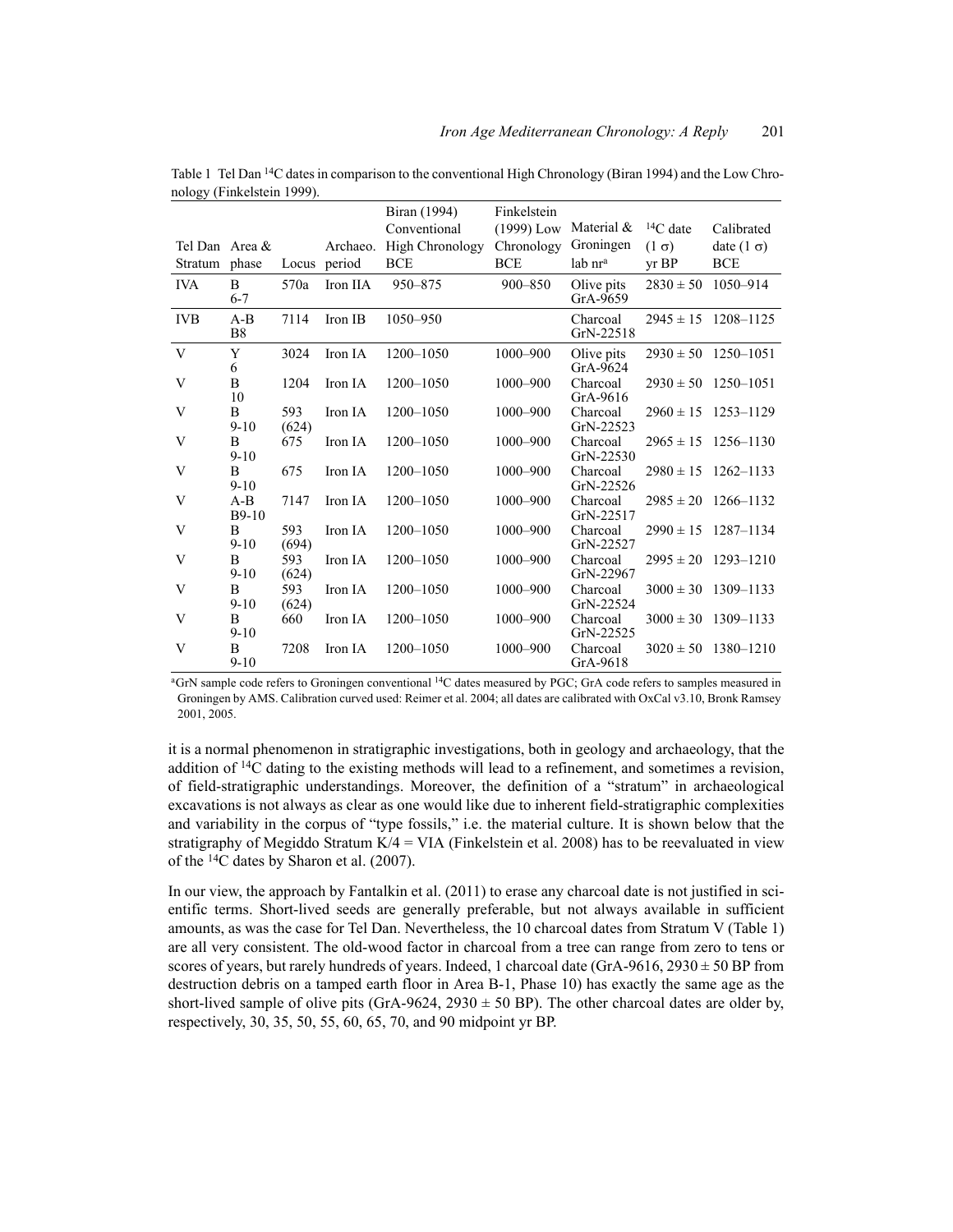If the proposed young chronology by Finkelstein (1999) for Stratum V of 1000–900 BCE were correct, one *must* expect that at least some of the charcoal dates would come close to a calibrated date of 1000–900 BCE, as not all wood can be much older all the time. However, all charcoal dates from Dan Stratum V, as well as the short-lived date on olive pits, are *much older* than the period 1000– 900 BCE. Therefore, we reject the Finkelstein Low Chronology date for Tel Dan Stratum V.

# **Megiddo Stratum VIA = K/4**

Finkelstein (1999) correlates Tel Dan Stratum V with Megiddo Stratum VIA. Therefore, if this archaeological correlation is correct, and if our  $14C$  dates for Tel Dan V are correct (considering an old-wood factor for charcoal in the range of 0–90 yr BP), and if interlaboratory dating variations are small to negligible, then it should be expected that short-lived  $14C$  dates of Megiddo VIA are more or less similar to our Dan V dates.

A large number of 14C dates of Iron Age strata from many sites in Israel were published by Sharon et al. (2007). Megiddo Stratum K/4, equated with Stratum VIA by Finkelstein et al. (2008) and also by Sharon et al. (2007), is represented in the above investigation with an impressive number of 21 dates (Sharon et al. 2007). We evaluated these dates and there are large differences between them, ranging from  $3045 \pm 40$  BP (Rehovot AMS 3939.5) to  $2735 \pm 40$  BP (Rehovot AMS 3943.3). However, these differences are usually not random, but are clearly related to the archaeological context of the various samples. Three groups of dates can be distinguished in relation to specific areas and/ or loci within Megiddo Stratum  $K/4 = VIA$ :

- 1. 2900+ BP dates: archaeological contexts 00/K/034, 00/K/008, and 98/K/032 (Table 2).
- 2. 2800+ BP dates: archaeological contexts 98/K/043 and 98/K/031 (Table 3).
- 3. 2700+ BP dates: archaeological contexts 98/K/036 and 98/K/037 (Table 4).

Comparing the Megiddo Stratum VIA group of 2900+ BP dates (Table 2) with our Tel Dan Stratum V dates, it is clear that both are very similar indeed. Therefore, it can be concluded on the basis of chronostratigraphy that Tel Dan Stratum V and Megiddo Stratum VIA contexts 00/K/034, 00/K/ 008, and 98/K/032 have the same age. The calibrated ranges (Table 2 and 1) are similar or slightly older than the conventional archaeological ages, as given by the Megiddo Chicago expedition, 1150–1100 BCE (Shiloh 1993) and by Biran (1994), 1200–1050 BCE. However, the 00/K/034, 00/ K/008, and 98/K/032 contexts of Megiddo VIA are much older than the Low Chronology dating of Finkelstein (1999).

The internal consistency of the Megiddo K/4 (=VIA) contexts  $00/K/034$ ,  $00/K/008$ , and  $98/K/032$ <sup>14</sup>C dates is very good, as most overlap within 1 or 2  $\sigma$ . There is only 1 date that is somewhat younger (3944a Tucson AMS) than the others in this series of 8<sup>14</sup>C results for the 3 archaeological contexts. It is clear that the <sup>14</sup>C results for contexts  $98/K/043$  and  $98/K/031$  (Table 3) and for contexts 98/K/036 and 98/K/037 (Table 4) each have their own time zone, except for 2 outliers in each group, being much older and closer to the dates in Table 2. The 14C dates of contexts 98/K/043 and  $98/K/031$  (Table 3) are very similar, except for the 1 outlier, and overlap within 1  $\sigma$ . The calibrated ranges overlap with Yadin's chronology (Shiloh 1993), having the same upper age of ~1050 BCE or slightly older but having a younger lower limit of  $\sim$ 930 BCE. The <sup>14</sup>C dates also overlap with the Low Chronology (1000–900 BCE) of Finkelstein (1999), though being somewhat older.

Evaluating the consistent 14C differences between the 3 different context groups of Stratum K/4 (VIA)—as shown in Tables 2, 3, and 4—it is clear that an overall average date for the 21 dates of this stratum would be a distortion of reality. What is wrong here,  $^{14}C$  dating or archaeological stratigraphy?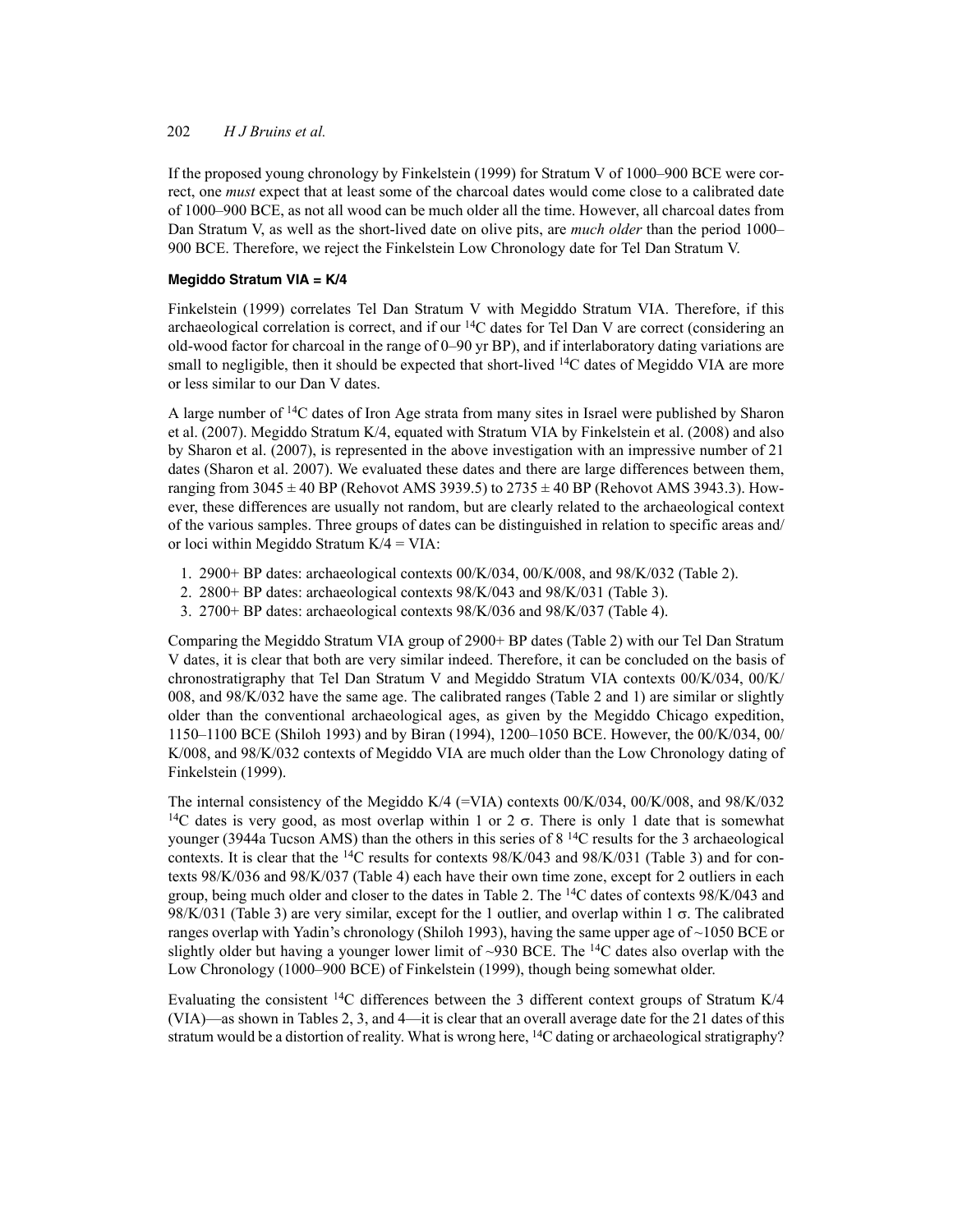|                     | cago Expedition, Taum 3 Expedition (Shifton 1999), and by Finicision S (1999) Low Chronology |               |                                |                     |               |              |
|---------------------|----------------------------------------------------------------------------------------------|---------------|--------------------------------|---------------------|---------------|--------------|
| Arch. context       |                                                                                              |               |                                | Chicago             | Yadin's       | Finkelstein  |
| of Megiddo          |                                                                                              |               |                                | Expedition          | Expedition    | Low          |
| Stratum K/4         |                                                                                              | $14C$ date    | Calibrated                     | chronology          | chronology    | Chronology   |
| $(=\text{VIA})$ and | Sample nr $&$                                                                                | $(1 \sigma)$  | date <sup>a</sup> $(1 \sigma)$ | VIB-VIA             | VIA           | VIA          |
| material            | ${}^{14}C$ analysis                                                                          | $yr$ BP       | <b>BCE</b>                     | (BCE)               | (BCE)         | (BCE)        |
| 00/K/034            | 3946a                                                                                        | $2910 \pm 35$ | 1190-1026                      | 1150-1100           | 1050-1000     | $1000 - 900$ |
| seeds               | Tucson AMS                                                                                   |               |                                |                     |               |              |
| 00/K/034            | 3946aa                                                                                       | $2904 \pm 40$ |                                | 1188-1014 1150-1100 | 1050-1000     | 1000-900     |
| seeds               | Tucson AMS                                                                                   |               |                                |                     |               |              |
| 00/K/008            | 3945a                                                                                        | $2958 \pm 40$ |                                | 1260-1122 1150-1100 | $1050 - 1000$ | $1000 - 900$ |
| seeds               | Tucson AMS                                                                                   |               | 1192-1021                      |                     | $1050 - 1000$ |              |
| 00/K/008<br>seeds   | 3945aa<br>Tucson AMS                                                                         | $2912 \pm 45$ |                                | 1150-1100           |               | $1000 - 900$ |
| 98/K/032            | 3944.3                                                                                       | $2975 \pm 60$ | 1310-1116                      | 1150-1100           | 1050-1000     | $1000 - 900$ |
| seeds               | Rehovot AMS                                                                                  |               |                                |                     |               |              |
| 98/K/032            | 3944.4                                                                                       | $2980 \pm 50$ | 1294–1127                      | $1150 - 1100$       | $1050 - 1000$ | $1000 - 900$ |
| seeds               | Rehovot AMS                                                                                  |               |                                |                     |               |              |
| 98/K/032            | 3944.5                                                                                       | $2905 \pm 60$ | 1208-1008                      | 1150-1100           | 1050-1000     | $1000 - 900$ |
| seeds               | Rehovot AMS                                                                                  |               |                                |                     |               |              |
| 98/K/032            | 3944a                                                                                        | $2864 \pm 40$ | 1113-977                       | 1150-1100           | 1050-1000     | $1000 - 900$ |
| seeds               | Tucson AMS                                                                                   |               |                                |                     |               |              |

Table 2 Megiddo Stratum K/4 (=VIA) contexts  $00/K/034$ ,  $00/K/008$ , and  $98/K/032$  <sup>14</sup>C dates (Sharon et al. 2007) in comparison with 3 archaeological age assessments for Stratum VIA: the Chicago Expedition, Yadin's Expedition (Shiloh 1993), and by Finkelstein's (1999) Low Chronology.

aDates calibrated with OxCal v 3.10 (Bronk Ramsey 2001, 2005) using the IntCal04 calibration curve (Reimer et al. 2004).

Table 3 Megiddo Stratum K/4 (=VIA) contexts  $98/K/043$  and  $98/K/031$  <sup>14</sup>C dates (Sharon et al. 2007) in comparison with 3 archaeological age assessments for Stratum VIA: the Chicago Expedition, Yadin's Expedition (Shiloh 1993), and by Finkelstein's (1999) Low Chronology.

| Arch. context |                     |                 |                                 | Chicago    | Yadin's       | Finkelstein  |
|---------------|---------------------|-----------------|---------------------------------|------------|---------------|--------------|
|               |                     |                 |                                 |            |               |              |
| of Megiddo    |                     |                 |                                 | Expedition | Expedition    | Low          |
| Stratum K/4   |                     | ${}^{14}C$ date | Calibrated                      | chronology | chronology    | Chronology   |
| $(=VIA)$ and  | Sample nr $\&$      | $(1 \sigma)$    | date <sup>a</sup> (1 $\sigma$ ) | VIB-VIA    | VIA           | VIA          |
| material      | ${}^{14}C$ analysis | $yr$ BP         | <b>BCE</b>                      | (BCE)      | (BCE)         | (BCE)        |
| 98/K/043      | 3942.3              | $2845 \pm 37$   | $1051 - 930$                    | 1150-1100  | 1050-1000     | $1000 - 900$ |
| olive pits    | Rehovot AMS         |                 |                                 |            |               |              |
| 98/K/043      | 3942.4              | $2832 \pm 43$   | 1041-924                        | 1150-1100  | 1050-1000     | $1000 - 900$ |
| olive pits    | Rehovot AMS         |                 |                                 |            |               |              |
| 98/K/043      | 3942.5              | $2856 \pm 42$   | $1111 - 938$                    | 1150-1100  | 1050-1000     | $1000 - 900$ |
| olive pits    | Rehovot AMS         |                 |                                 |            |               |              |
| 98/K/043      | 3942.6              | $2849 \pm 36$   | 1045–930                        | 1150-1100  | 1050-1000     | 1000-900     |
| olive pits    | Rehovot AMS         |                 |                                 |            |               |              |
| 98/K/031      | 3943.3              | $3045 \pm 40$   | 1384-1264                       | 1150-1100  | 1050-1000     | $1000 - 900$ |
| seeds         | Rehovot AMS         |                 |                                 |            |               |              |
| 98/K/031      | 3943.4              | $2860 \pm 40$   | 1112-943                        | 1150-1100  | 1050-1000     | $1000 - 900$ |
| seeds         | Rehovot AMS         |                 |                                 |            |               |              |
| 98/K/031      | 3943.5              | $2845 \pm 40$   | 1052-928                        | 1150-1100  | $1050 - 1000$ | 1000-900     |
| seeds         | Rehovot AMS         |                 |                                 |            |               |              |

aDates calibrated with OxCal v 3.10 (Bronk Ramsey 2001, 2005) using the IntCal04 calibration curve (Reimer et al. 2004).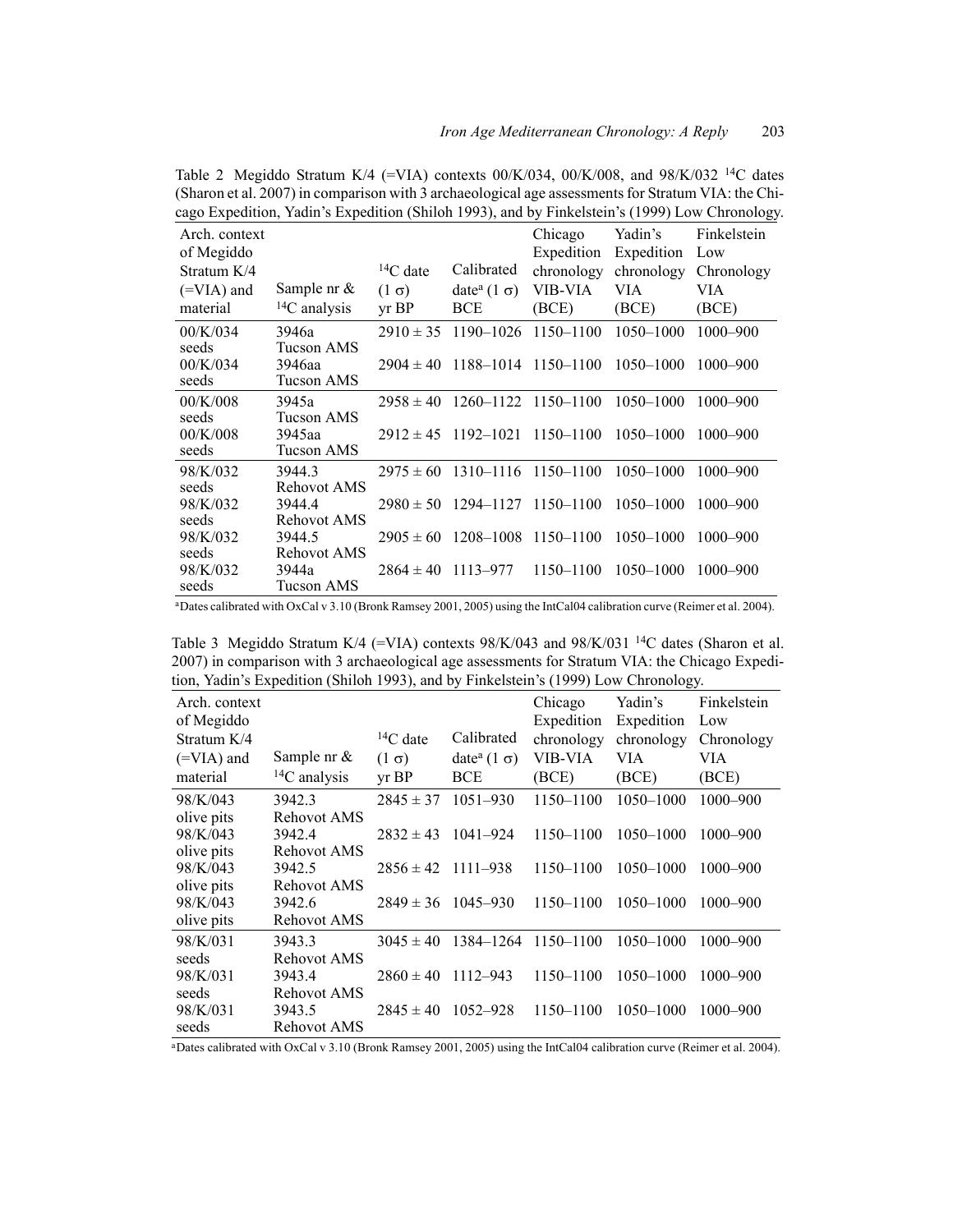| $1001, 10011$ s Expedition (Shingh 1779), and by I mixistem $3(1777)$ EOW Chronology. |                   |               |                                 |            |               |              |
|---------------------------------------------------------------------------------------|-------------------|---------------|---------------------------------|------------|---------------|--------------|
| Arch. context                                                                         |                   |               |                                 | Chicago    | Yadin's       | Finkelstein  |
| of Megiddo                                                                            |                   |               |                                 | Expedition | Expedition    | Low          |
| Stratum $K/4$                                                                         |                   | $14C$ date    | Calibrated                      | chronology | chronology    | Chronology   |
| $(=VIA)$ and                                                                          | Sample nr $\&$    | $(1 \sigma)$  | date <sup>a</sup> (1 $\sigma$ ) | VIB-VIA    | VIA           | VIA          |
| material                                                                              | $^{14}C$ analysis | $yr$ BP       | <b>BCE</b>                      | (BCE)      | (BCE)         | (BCE)        |
| 98/K/036                                                                              | 3939.3            | $2910 \pm 45$ | $1191 - 1018$                   | 1150-1100  | $1050 - 1000$ | 1000-900     |
| seeds                                                                                 | Rehovot AMS       |               |                                 |            |               |              |
| 98/K/036                                                                              | 3939.4            | $2790 \pm 40$ | $1000 - 900$                    | 1150-1100  | 1050-1000     | $1000 - 900$ |
| seeds                                                                                 | Rehovot AMS       |               |                                 |            |               |              |
| 98/K/036                                                                              | 3939.5            | $2735 \pm 40$ | $911 - 831$                     | 1150-1100  | $1050 - 1000$ | $1000 - 900$ |
| seeds                                                                                 | Rehovot AMS       |               |                                 |            |               |              |
| 98/K/037                                                                              | 3940.3            | $2760 \pm 40$ | $969 - 840$                     | 1150-1100  | 1050-1000     | $1000 - 900$ |
| seeds                                                                                 | Rehovot AMS       |               |                                 |            |               |              |
| 98/K/037                                                                              | 3940.4            | $2770 \pm 40$ | 974–843                         | 1150-1100  | 1050-1000     | $1000 - 900$ |
| seeds                                                                                 | Rehovot AMS       |               |                                 |            |               |              |
| 98/K/037                                                                              | 3940.5            | $2775 \pm 55$ | 994-843                         | 1150-1100  | 1050-1000     | $1000 - 900$ |
| seeds                                                                                 | Rehovot AMS       |               |                                 |            |               |              |

Table 4 Megiddo Stratum K/4 (=VIA) contexts  $98/K/036$  and  $98/K/037$  <sup>14</sup>C dates (Sharon et al. 2007) in comparison with 3 archaeological age assessments for Stratum VIA: the Chicago Expedition, Yadin's Expedition (Shiloh 1993), and by Finkelstein's (1999) Low Chronology.

aDates calibrated with OxCal v 3.10 (Bronk Ramsey 2001, 2005) using the IntCal04 calibration curve (Reimer et al. 2004).

It seems to us that there is a stratigraphic archaeological excavation problem at Megiddo. Fantalkin et al. (2011) quote from Ilan (1999:28) to underline their judgment of a chaotic stratigraphy at Tel Dan: "...stratigraphic resolution is not always sharp as might be expected." However, the <sup>14</sup>C dates for Stratum V at Tel Dan, derived from different areas and loci, are consistent, differing from each other by no more than 90 midpoint yr BP, even though many charcoal dates are involved! But Tel Megiddo Stratum K/4 (=VIA) has differences between  $^{14}$ C dates of up to 310 midpoint yr BP, even though the 21 Megiddo dates are all derived from short-lived samples (seeds or olive pits)!

Since these large differences between the 21  $\rm{^{14}C}$  dates by Sharon et al. (2007) for Megiddo Stratum  $K/4$  ( $=VIA$ ) do not occur randomly, but can be put together into 3 distinct age groups, which are internally consistent, our conclusion is *not* 14C dating but the *stratigraphy* in Area K of Tel Megiddo is problematic. It is impossible that contexts 00/K/034, 00/K/008, 98/K/032 (Table 2), 98/K/043, 98/ K/031 (Table 3), and 98/K/036, 98/K/037 (Table 4) all belong to 1 stratum, K/4 (VIA), which lasted from about 1200 to 840 BCE, according to the above  $^{14}$ C dates. Evidently, various archaeological strata in Area K of Tel Megiddo from totally different centuries in the Iron Age have been put together by the excavators as 1 stratum, i.e. K/4.

Our conclusions are that  ${}^{14}C$  dating may give a more refined stratigraphic resolution than is possible with conventional archaeological excavation techniques. Moreover, Megiddo Stratum K/4 (VIA) contexts 00/K/034, 00/K/008, and 98/K/032 (Table 2) belong to the same age group as Tel Dan Stratum V, in remarkable agreement with the archaeological age assessment by Biran (1994), 1200– 1050 BCE, but incompatible with the Low Chronology, 1000–900 BCE, of Finkelstein (1999).

### **Horvat Haluqim**

Concerning Horvat Haluqim, Fantalkin et al. (2011:180) make an opening statement that is styled as a *fait accompli*: "Unlike floors in a stratified site, earth behind built terraces cannot provide a secure stratigraphic sequence." The authors do not differentiate between terraces on hill slopes in a Medi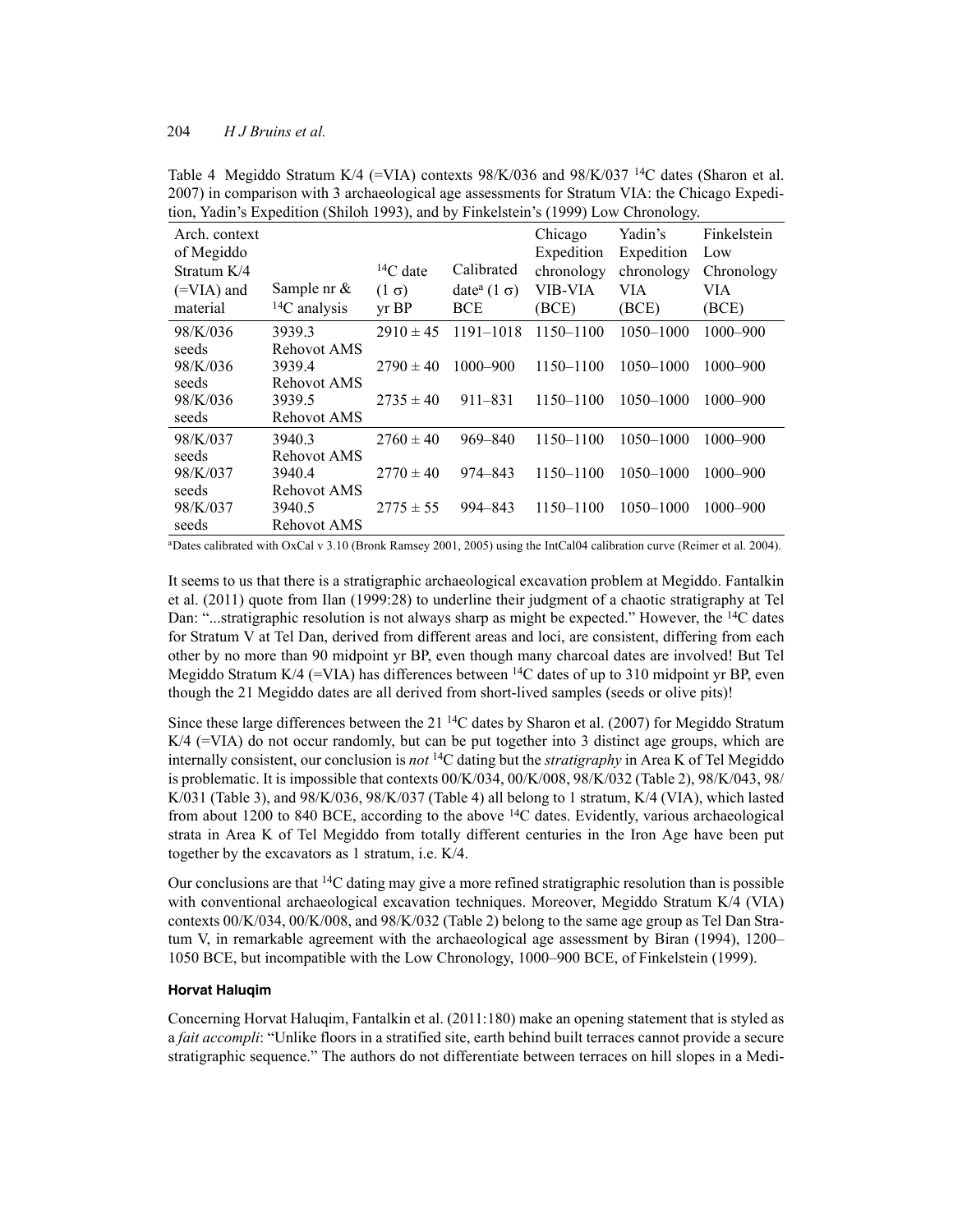terranean climate and cross-channel terraces in desert valleys (wadis). Their statement may indeed apply to terraces built on slopes in the hills and mountains of Judea, Samaria, and Galilee, where earth was apparently moved in place artificially with the building of stone terrace walls to make horizontal soil platforms suited for rainfed or irrigation agriculture on steep to moderate slopes (Edelstein and Kislev 1981; Stager 1982; Dar 1986; Faust 2000). However, the above statement is not valid for cross-channel terraces in valleys (wadis) built for runoff farming in the Negev and other arid zones in the world (Bruins et al. 1986; Bruins 1990, 2003, 2007; Bruins and van der Plicht 2004, 2005, 2007). A secure stratigraphic sedimentary sequence, in which human activities may be recorded, will develop in such terraced wadi systems (Bruins 2003), as explained below.

Unlike agricultural terraces on hill slopes, the soil surface in valleys is by nature rather horizontal and does usually not require artificial human-made earth movements to create agricultural fields. Moreover, runoff generation and sediment transport is limited in semi-arid and subhumid areas with a Mediterranean vegetation, but in the arid zone runoff overland flow with transport of fine sediment is common (Lavee et al. 1998). Thus, the dry stone walls built in suitable small wadis to arrest the flow of runoff water to enable farming in the desert (Evenari et al. 1982) acted also as barriers that induced the accumulation of fine sediment on the original soil surface. Environmental and geological processes therefore caused the gradual formation of a stratigraphic sedimentary sequence in wadi terraces following the building of cross-channel stone walls. This sedimentary sequence also recorded human activities at Horvat Haluqim, such as soil manuring (Bruins and van der Plicht 2004; Bruins 2005, 2007).

New layers of stones had to be added to the terrace walls in the course of time in order to keep the walls above the upward growing soil surface, due to continuous sediment accumulation. Otherwise, runoff water would not be retained in sufficient quantity. Therefore, the very fact that certain terrace walls reached a much higher level than others, without any specific geomorphological reason, is proof that such terraces were used over longer time periods, as is the case for Terrace 12 in the eastern wadi of Horvat Haluqim, involving various archaeological periods.

Such accumulative geoarchaeological environments in the Negev Highlands contain *secure* stratigraphic sequences, which are unique. Unlike building remains that usually cover more limited time intervals, a wadi terrace has the potential of recording a longer and more continuous period of integrated environmental and human history from the time the lowest stone course of a terrace wall was built, which started the runoff sediment accumulation recording mechanism.

Terrace 12 in the eastern wadi at Horvat Haluqim apparently has the longest record of terrace usage anywhere in the world, as far as we know. It is the oldest runoff farming terrace so far discovered in the Negev. The lowermost dark-gray anthropogenic soil, at the base level of the terrace wall, showing evidence of soil manuring, both macroscopically and in terms of micromorphology, dates to the early 5th millennium BCE, time parallel with both the Timnian (Rosen 2006) and Besorian (Gilead 2007), at the Neolithic-Chalcolithic time transition. The middle-upper dark-gray anthropogenic soil, also featuring purposeful additions to the soil (manuring) to improve soil fertility (Bruins and van der Plicht 2004; Bruins 2005, 2007), dates to the Bronze and Iron ages. The highest levels of Terrace 12 (Area 3) include a date in the subsoil of the Early Islamic period.

Fantalkin et al. (2011:180) continue their criticism with the following sentence: "Moreover, they lack ceramic assemblages and hence cannot be correlated with nearby habitation sites." We do not agree that only ceramics can provide a basis for dating and correlation. What about <sup>14</sup>C dating or optically stimulated luminescence (TSL) dating (Avni et al. 2009) of wadi terrace layers? First of all, ceramic sherds, usually Negbite but also other types, as well as worked flint, do occur in the terrace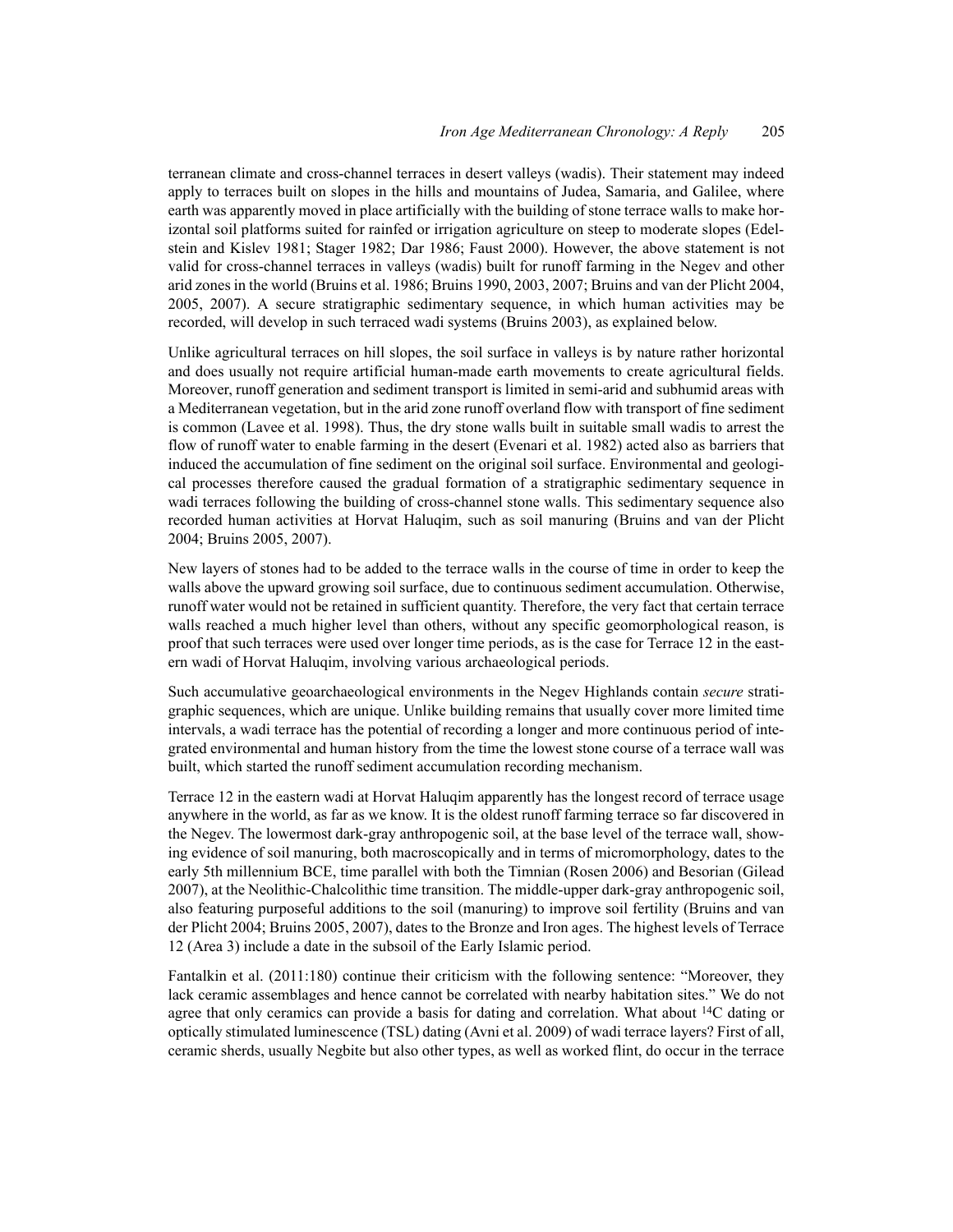layers of Terrace 12. Such an appearance of limited amounts of scattered ceramic and flint material in a soil context (Wilkinson 1989)—characterized at Horvat Haluqim by an unusual dark-gray (more ash-like) color and charred organic material from the microscopic level (few microns) to the macroscopic level, as well as the presence of bone remnants, including tiny pieces of burned bones (1 mm) at the microscopic level—is typical for manuring practices, using home refuse and other organic sources to increase soil fertility in the context of runoff agriculture.

Unfortunately, the factual time resolution of ceramic dating in the Iron and Bronze ages in the Levant in general and in the Negev in particular may be limited in resolution and precision. Negbite ware often dominates in the south (Haiman 1994), but this type of ceramics cannot be used for dating. Even the beginning and end of diagnostic types of pottery is not always clear in absolute time. The detailed 14C investigation at Tel Rehov showed that the Iron IIA ceramic assemblages of the 10th and 9th century BCE are rather similar (Bruins et al. 2003a,b; Mazar et al. 2005).

Terrace 12 includes many charred organic materials, as well as bones, described above, which can be used for 14C dating. Indeed, 14C dating rather than pottery should be the principal dating approach to correlate strata in terraces with strata in buildings at various spatial dimensions: within a terrace, within a building, between various elements within a site, between sites, and across larger geographic units. This is the great advantage of <sup>14</sup>C dating: to be able to assort and synchronize archaeological, geological, and even historical contexts (Bruins and van der Plicht 2003; Bronk Ramsey et al. 2010, Bruins 2010).

#### Fantalkin et al. (2011:180) state:

"In order to  $14C$  date the Negev Highlands sites, one needs to retrieve short-lived samples from safe contexts on their floors. The value of such an endeavor has recently been shown in careful stratigraphic excavations carried out by Shahack-Gross and Finkelstein (2008) in two nearby sites: Atar Haroa and Nahal Boqer..."

Indeed, the Negev Highland sites are rural sites *par excellence*. We agree that the geoarchaeological approach by Shahack-Gross is an important new line of research in the region to obtain new data in terms of rural archaeology, based on the expertise developed in these fields by the Kimmel Center for Archaeological Science at the Weizmann Institute. However, at the rural site of Atar Haroa, Shahack-Gross and Finkelstein (2008) only investigated parts of the "oval compound," as they call it, i.e. the "oval fortress" in the terminology of Cohen and Cohen-Amin (2004). We do not agree with some of the conclusions by Shahack-Gross and Finkelstein (2008), which seem to have been skewed by predetermined viewpoints, according to theories developed by Finkelstein (1984, 1986, 1995, 1996). The detailed descriptions of micromorphology, dung, and other geoarchaeological components in the article by Shahack-Gross and Finkelstein (2008) are impressive, but stratigraphic drawings or charts of each of the excavated rooms and central courtyards are missing. Though photographs are provided, stratigraphic detail is not graphically indicated to assist the reader where to place the various samples that were investigated. What are the boundaries and respective thicknesses of the various layers in each locus, including the position of the floors that were recognized, as well as an indication of the positions from where the various samples were taken that are described in the article in great detail? What layer here is considered to be the Iron Age IIA stratum and on what basis? What is the upper boundary of this stratum and what is its lower boundary? Also, the position of the  $^{14}$ C dates (Boaretto et al. 2010) is not indicated in the stratigraphy. For example, what is the precise position and depth below the surface of the  $14C$ -dated date-palm pits, found in 2 casemate rooms, as one has a  $2-\sigma$  calibrated age range of 1120–890 BCE and the other 910–790 BCE? Do both dates belong to the Iron Age IIA stratum? It seems we have here 2 separate time periods, and the oldest date could well belong to Iron I.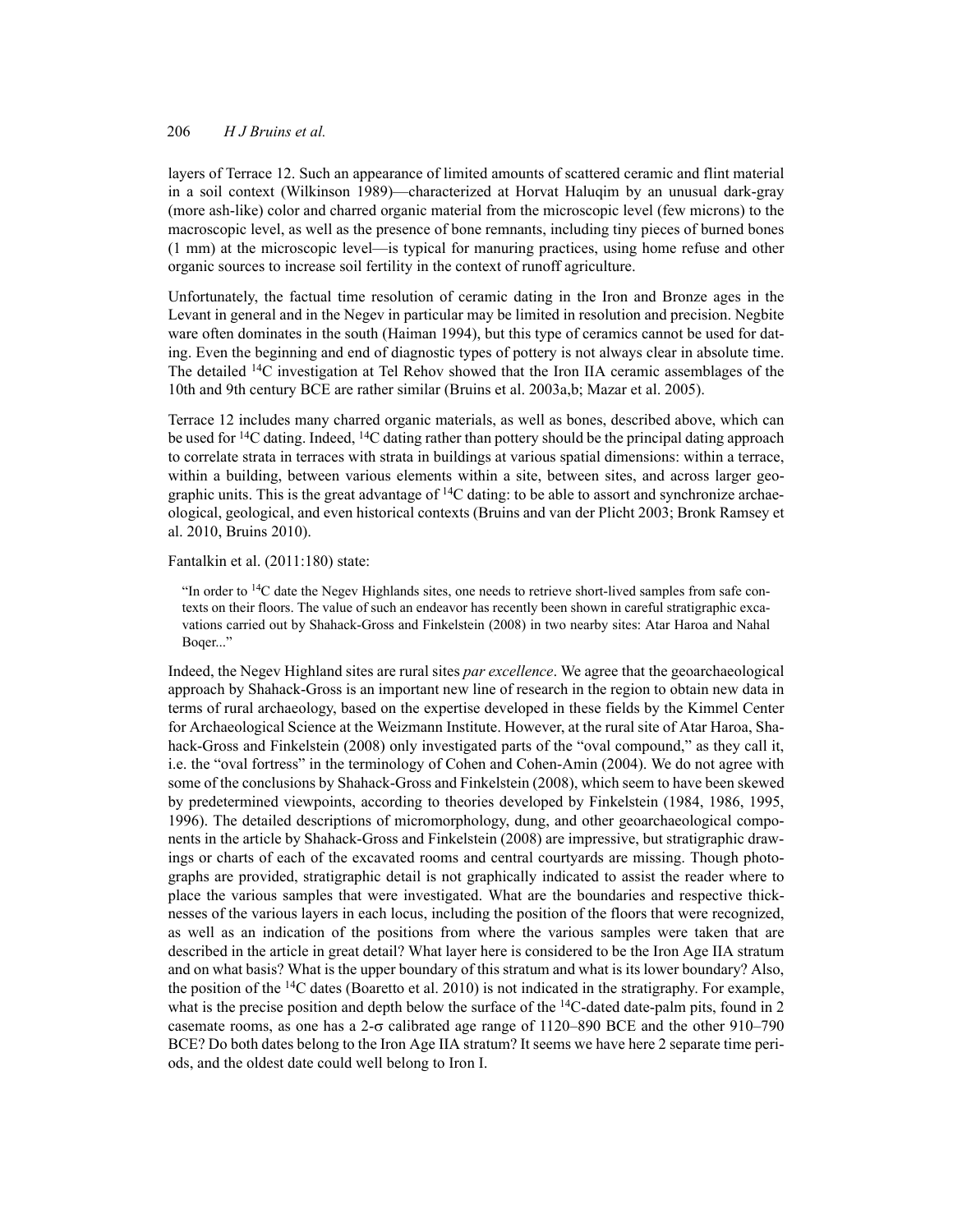Based on their sophisticated geoarchaeological investigations, Shahack-Gross and Finkelstein (2008:980) come to the conclusion that the "oval compound" (or "oval fortress," according to Cohen and Cohen-Amin 2004) at Atar Haroa was inhabited by "caprine herding pastoralists" who "did not practice seasonal dry-farming." We do not agree with these far-reaching conclusions. First, "dry-farming" is not the correct wording, because farming is not possible in the Negev Highlands without the harvesting and use of runoff water. Secondly, the authors base their conclusion only on excavations in the "oval compound," i.e. a building with casemate rooms. Farming is obviously not done in buildings. Whatever the merits and interpretations regarding the geoarchaeological findings about pastoralism at this spot, it cannot prove that agriculture was not practiced at Atar Haroa during the Iron Age. In fact, agricultural wadi terraces for runoff farming exist in the valley below the "oval compound" at Atar Haroa, but these were *not* investigated by Shahack-Gross and Finkelstein.

Bruins pioneered and developed novel excavation techniques in ancient agricultural terraces at Horvat Haluqim, based on soil stratigraphy, soil properties, micromorphology, and 14C dating. Terrace 12, designed for runoff farming in the eastern wadi, contains layers characterized by remains of ancient soil manuring, dated by <sup>14</sup>C to the Iron Age, including the 12th, 11th, and 10th centuries BCE, as well as older layers, and also younger layers! The same archaeo-soil excavation technique is now also being applied to various building remains at Horvat Haluqim with cooperation of Mordechai Haiman (Israel Antiquities Authority). The soils in the building remains are carefully examined centimeter by centimeter to obtain stratigraphic detail of all tiny layers, including living floors.

Two silos were discovered during the excavations conducted by Bruins and Haiman next to Terrace 12 in 2009. A flint sickle blade with gloss was discovered in one of the silos, indicating it was actually used for the harvesting of cereal grains in the eastern wadi of Horvat Haluqim. This sickle blade is diagnostic for the Iron Age or Bronze Age, according to Steve Rosen (1997; personal communication, 2010). Of course, this is only preliminary information, as investigations are still continuing and these new findings will be published later in detail.

In addition, Bruins and Haiman also carry out excavations in other buildings at Horvat Haluqim, including the Oval Fortress. Here, in the central courtyard, we have also found a sickle blade with gloss, which is diagnostically typical for the Iron Age, according to Rosen (1997; personal communication, 2010). The Oval Fortress at Horvat Haluqim is situated also along the eastern wadi. We also have <sup>14</sup>C dates from the Oval Fortress, to be published later, that are similar to those from some of the Iron Age layers in the agricultural wadi Terrace 12. Therefore, all the above new findings at Horvat Haluqim strengthen us in our opinion—*contra* Shahack-Gross and Finkelstein (2008)—that the Iron Age inhabitants of the Negev Highlands practiced runoff farming, in addition to pastoralism.

Finally, Fantalkin et al.  $(2011:181)$  question the validity of our <sup>14</sup>C dates by stating that these are merely based on "the charred wood found in the nearby agricultural terrace." Well, as already explained above, the nearby agricultural terrace has a unique stratigraphic record with very consistent 14C dates, in terms of depth-age relationships. Labeling our dated organic material as "charred wood" is not correct. First, there are hardly any trees that grow naturally in the Negev Highlands. Secondly, some of the  $\delta^{13}$ C values of the published dates (Bruins and van der Plicht 2005, 2007) are  $C_4$  plants,  $-11.97$  and  $-11.16\%$ , being shrubs or annual plants, which may both be regarded as short lived. Thirdly, all the other  $\delta^{13}C$  values of charred organic matter in Bruins and van der Plicht (2007: 491) are in the range of  $-21.03$  to  $-23.71\%$ . The  $\delta^{13}$ C values of charred wood are usually lower (more negative), as can be seen from the real wood charcoal dates from Tel Dan (Bruins et al. 2005a: Table 19.1), in which 14 samples range from –24.50 to –25.56‰, including *Pistacia atlantica*, *Quercus boissieri*, and *Quercus ithaburensis*. Only 1 wood sample from Tel Dan was less negative,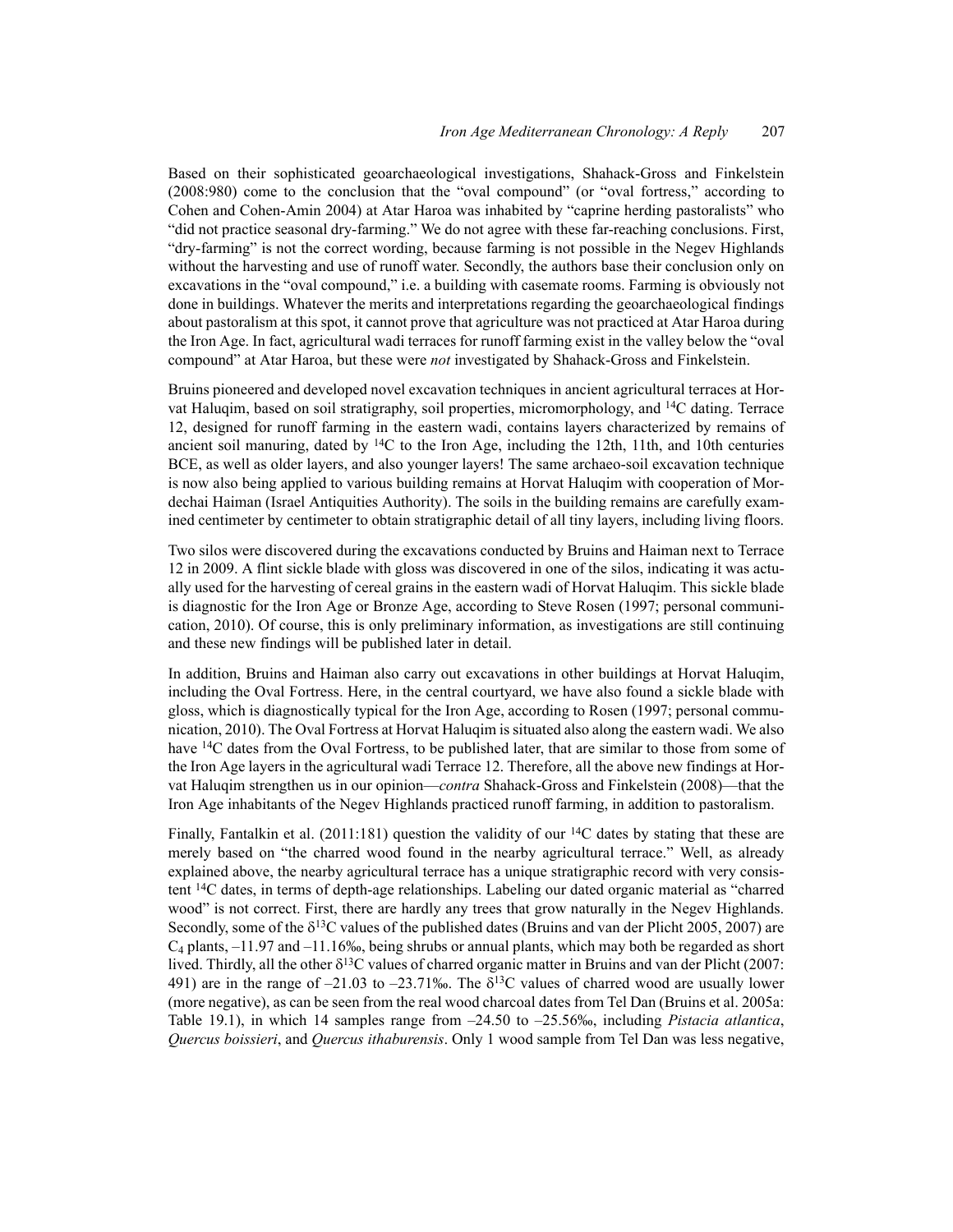*Olea europea*, –23.39‰. Fourth, also bones of sheep/goats have been dated at Horvat Haluqim, which are short lived. Fifth, most charred organic samples from Terrace 12 do not have a macroscopic constitution that resembles a wood structure. Sixth, it may be possible that some of the charred organic matter in Terrace 12 is derived from dung that was used as domestic fuel, but this needs to be investigated. Seventh, even if some of the samples are derived from wood, the results should not be regarded *a priori* as worthless. Indeed, the true wood charcoal dates from Tel Dan Stratum V are more homogeneous and consistent than the charred seed samples attributed to Megiddo Stratum VIA (K/4), as described and evaluated above.

# **Tell el-Qudeirat**

Three of the 4 mentioned organic samples were taken by Bruins at Tell el-Qudeirat during the excavations in December 1981. We agree with the comments of Fantalkin et al. (2011) that the oldest sample (2930  $\pm$  30 BP, GrN-12330), having a 1- $\sigma$  calibrated range of 1208–1055 BCE, is most relevant in the Iron Age chronology debate. This sample was collected together with the chief excavator, Rudolph Cohen, who considered this lowest black layer in Square K/6-7 a destruction layer synchronous with the Oval Fortress, according to Bruins' field notes.

Fantalkin et al. (2011) designate this sample "long lived," which is by no means certain. That is their conjecture. The sample was derived from an amorphous black layer without obvious charred wood components. The  $\delta^{13}$ C value of this sample is  $-22.53\%$ , which is less negative than a number of wood species mentioned above.

For comparison, the uppermost black destruction layer of this same western baulk profile in Square K/6-7, considered by Rudolph Cohen synchronous with the destruction of the Upper Fortress, yielded a <sup>14</sup>C date (2535  $\pm$  50 BP, GrN-12329), which is only 20 midpoint yr BP older than charred cereal grains ( $2515 \pm 15$  BP, GrN-15551) found in a jar in a destruction layer of the Upper Fortress (Bruins and van der Plicht 2005). The uppermost black destruction layer was also characterized by amorphous charred organic material without distinct charred wood constituents. The  $\delta^{13}C$  value of the amorphous sample is –22.89‰, quite similar to the lowermost black destruction layer.

The black and white picture presented by Fantalkin et al. (2011)—either seeds or wood—is misleading. If a charred organic sample is not composed of charred seeds, it does not imply it is charred wood, nor is it certain that the sample is long lived, an argument used against us by Fantalkin et al. (2011) throughout their rejoinder. There are so many other types of plant material, such as annuals, dung, and shrubs that are short lived or reasonably short lived, which can be the constituents of an amorphous black layer. We strongly urge that all such black layers in stratigraphic sections be used for 14C dating in order to have detailed coverage of chronostratigraphic resolution. If only seeds can be used in <sup>14</sup>C dating, archaeology will lose a lot of very valuable stratigraphic and chronological information.

We agree with Fantalkin et al. (2011) that the lowermost black layer in Square K/6-7 was probably not situated within the Oval Fortress (Substratum 4b), in view of the descriptions by the excavators (Shor and Bernick-Greenberg 2007:67). However, we do not agree that our date (2930  $\pm$  30 BP, GrN-12330) should be assigned stratigraphically to the pre-fortress settlement, which is defined as Substratum 4c. The reason is simple: Substratum 4c is not mentioned as existing in Area C, in which Square K/6-7 is located (Cohen and Bernick-Greenberg 2007: Plan 3, plan of Substrata 4c and 4b). Bernick-Greenberg (2007:142) states concerning the pre-fortress period, Substratum 4c: "Floors underlying the walls of the Oval Fortress were uncovered only in the southern part of Area E and in a few places below the settlement layer (Areas B, F)." Therefore, we consider it stratigraphically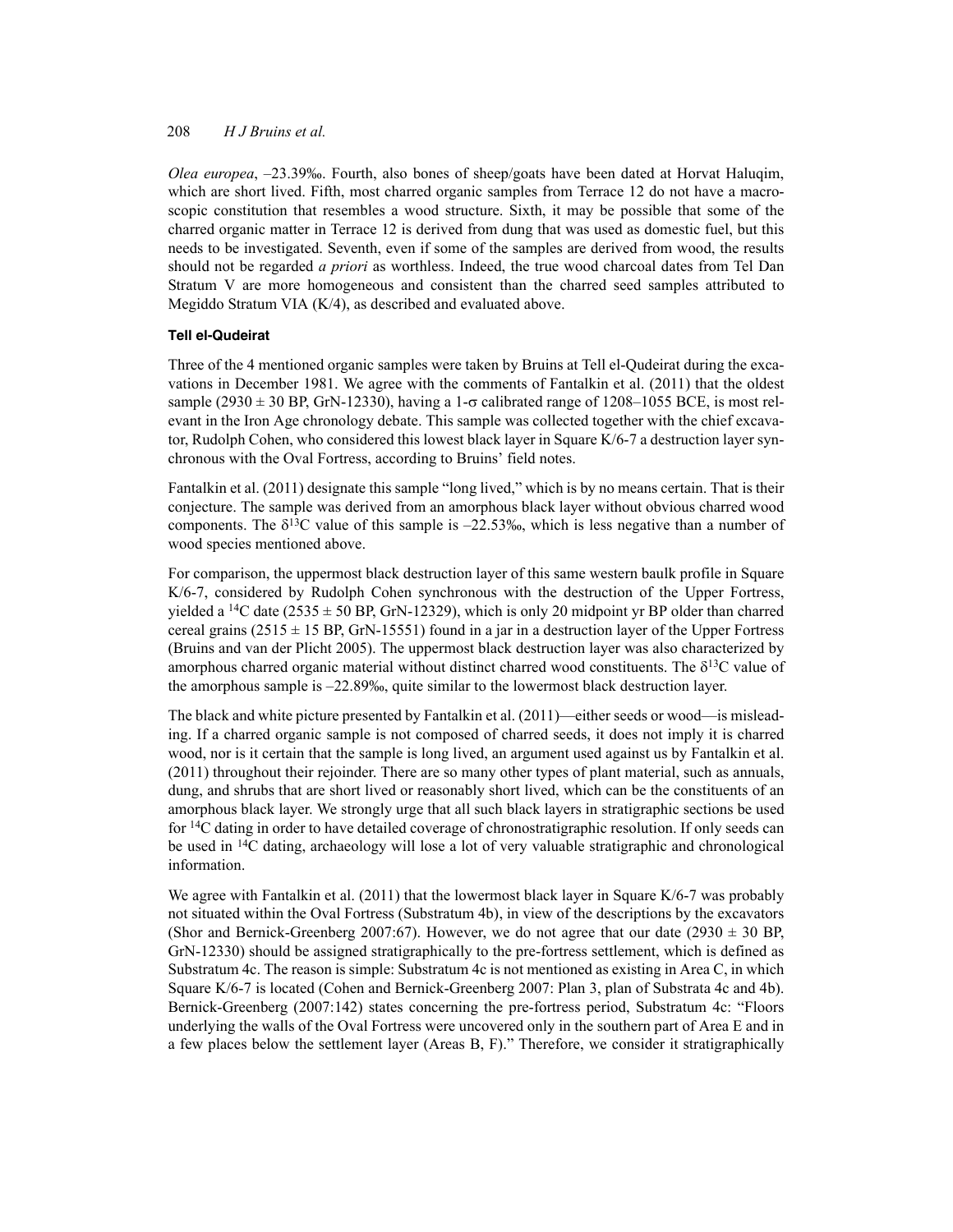most likely that the lowermost black layer in Area C, Square K6/7, from where our  $^{14}$ C date is derived (2930  $\pm$  30 BP, GrN-12330, 1208–1055 cal BCE, 1  $\sigma$ ), relates to the unfortified settlement just west of the Oval Fortress, being contemporaneous (Substratum 4b) with the Oval Fortress (Cohen and Bernick-Greenberg 2007:8; Shor and Bernick-Greenberg 2007:70; Bernick-Greenberg 2007:142).

The obvious implication of our assessment is that the Oval Fortress at Tell el-Qudeirat already existed in Iron I. Although this response article is not the appropriate context to present new data in detail, which will be done in another publication, also in relation to Singer-Avitz (2008) and Finkelstein (2010), we include here a few reasons for our preliminary conclusions:

- 1. The Oval Fortress (in the terminology of Cohen [1976]) at Horvat Haluqim is quite similar in shape and size as the Oval Fortress at Tell el-Qudeirat. We now have a number of  $14C$  dates from the Horvat Haluqim Oval Fortress that include the Iron Age I time period. More samples will be dated in the near future.
- 2. The important new series of 14C dates for the Oval Fortress or "oval compound" at Atar Haroa (Boaretto et al. 2010) also appear to include Iron Age I dates, particularly in the Low Chronology perspective of Finkelstein, in which Iron I continues to 900 BCE, though the site is classified in their publication only as Iron IIA.
- 3. It is agreed by the excavators of Tell el-Qudeirat that some of the pottery types found in the Stratum 4 Oval Fortress and the settlement alongside "are common in the Negev both in Iron I and Iron IIA" (Bernick-Greenberg 2007:142–3).
- 4. Midianite pottery was found at Tell el-Qudeirat (Bernick-Greenberg 2007:140–1) similar to the types excavated at Timna, where it was dated by the presence of accompanying Egyptian ceramics to the 13th–11th century BCE (Rothenberg 1972, 1988; Rothenberg and Glass 1981, 1983).
- 5. The above-mentioned findings of Iron I and Midianite pottery do *not* relate, according to the excavators, to the pre-fortress occupation of Substratum 4c. Concerning Substratum 4c, Bernick-Greenberg (2007:141) notes: "The material from this level is not diagnostic, it has not been illustrated and there is too little to date this substratum."

## **Khirbet en-Nahas**

The opening statement by Fantalkin et al. (2011:181) concerning Khirbet en-Nahas leaves no doubt about their viewpoint: "This site … cannot contribute to the Iron Age chronology debate." One of their reasons is that Khirbet en-Nahas is "not a stratified settlement." That argument sounds already familiar. It is clear, the same arguments are used in an attempt to simply erase any archaeological site that produces Iron Age 14C dates that are older than expected from their concepts. We consider this a misleading statement, as any archaeological site, also a rural site, as well as a copper-producing industrial site, has a stratigraphy, which can be investigated with 14C dating. See, for example, the detailed stratigraphic investigation by Levy et al. (2008) through an industrial copper slag mound of 6 m in depth, adjacent to a 4-room building in Area M at Khirbet en-Nahas. Architecture is only one of the human activities of the past and to think merely in terms of walls and stone floors is reductionism of the stratigraphic concept and the use of geographic space in ancient times.

Criticism of this overemphasis on architecture in Near Eastern archaeology was voiced in the 1960s by Franken and Franken-Battershill (1963:8–9):

"This group is typified by its adherence to the old Classical archaeologists who were working largely on stone built sites, perhaps only partly covered with earth. For them as for the Petrie followers, walls, paved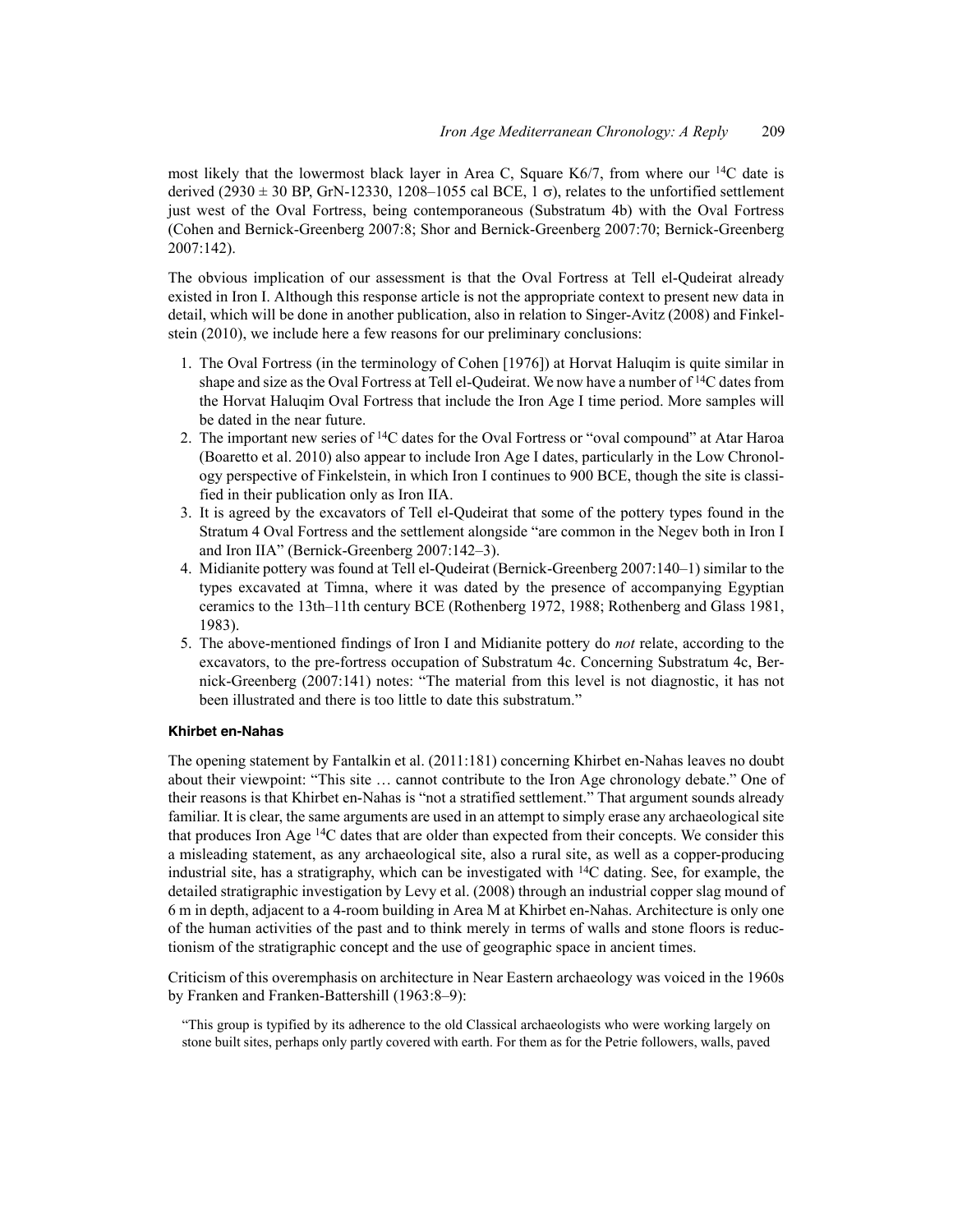floors and the like are all important. Objects found within a certain complex of walls are dated alike without a close regard for the earth filling of that complex … Very often the writers of excavation reports state that various buildings could not with certainty be attributed to a stratum, and that many objects found outside buildings are of uncertain provenance. This shows that excavation outside buildings went on in the Petrie-fashion, without a proper analysis of the earth deposits."

The above authors list many sites, including Megiddo, which were excavated in this manner prior to the time of their writing in 1963.

Concerning Khirbet en-Nahas, in their response to similar criticism by Finkelstein (2005), the excavators, T Levy and M Najjar, elucidated the stratification of the site and noted: "there is a disturbing trend in Finkelstein's recent work to ignore data or simply force it into his model" (Levy and Najjar (2006:4).

Also, the charcoal dates of Khirbet en-Nahas were dismissed as worthless by Finkelstein (2005), then as well as in the current rejoinder (Fantalkin et al. 2011), although the outermost rings of tamarisk branches were used by Levy et al. (2005), as explained by Higham et al. (2005), which renders these charcoal dates as short lived.

Finally, a quotation from Levy and Najjar (2006:9) about the  $14C$  dating results from Khirbet en-Nahas (=KEN):

"The breakdown of the dates shows two peaks of copper production activities in the 12th–11th and 10th– 9th centuries BCE (Levy et al. 2004; 2005; Higham et al. 2005); and 2) There is no evidence for 8th through 6th century BCE metal production at KEN—the period traditionally associated with state formation in Edom (Bienkowski 2001; Porter 2004). In short, Finkelstein seems unwilling to acknowledge the new data from our excavations and analyses of Iron I–Iron Age IIA occupation in the Feinan district..."

# **Tel Rehov**

Tel Rehov (Mazar 2003; Mazar et al. 2005) is a well-stratified site in terms of architecture with 14C dates mainly based on seeds (Bruins et al. 2003a,b, 2005b, 2007; Mazar 2004; Mazar et al. 2005; van der Plicht and Bruins 2005; Mazar and Bronk Ramsey 2008, 2010). These results support in our opinion clearly a High Chronology or "Extended Conventional Chronology" (Mazar 2004), while Finkelstein and Piasetzky (2003, 2006, 2008, 2010) continue in their endeavors to try to force the results into a Low Chronology framework.

It is clear from the above references that much has already been written about the  $^{14}C$  dates of Tel Rehov. We do not agree with the objections raised by Fantalkin et al. (2011) and the reasons have already been stated in the publications mentioned above. Moreover, in a recent article, Mazar and Bronk Ramsey (2010) objected to the inclusion of certain loci in the Bayesian models by Finkelstein and Piasetzky: "It is clear that they mistakenly include data from Tel Rehov Stratum V by mixing secure loci from this stratum with loci defined by the excavators as belonging to either Stratum V or Stratum IV" (Mazar and Bronk Ramsey 2010:1687).

We do not agree with the Bayesian models by Fantalkin et al. (2011) concerning Tel Rehov. The destruction time of Stratum V, for example, has to be younger in time than the preceding duration of Stratum V, requiring 2 phases. We prefer the Bayesian model published by Bruins et al. (2005b).

## **THE CENTRAL AND WESTERN MEDITERRANEAN REGION**

There seems to be agreement between Fantalkin et al. (2011) and us that Levantine material from the early Iron IIA period onwards was recovered at Huelva in SW Spain on the Atlantic coast, marking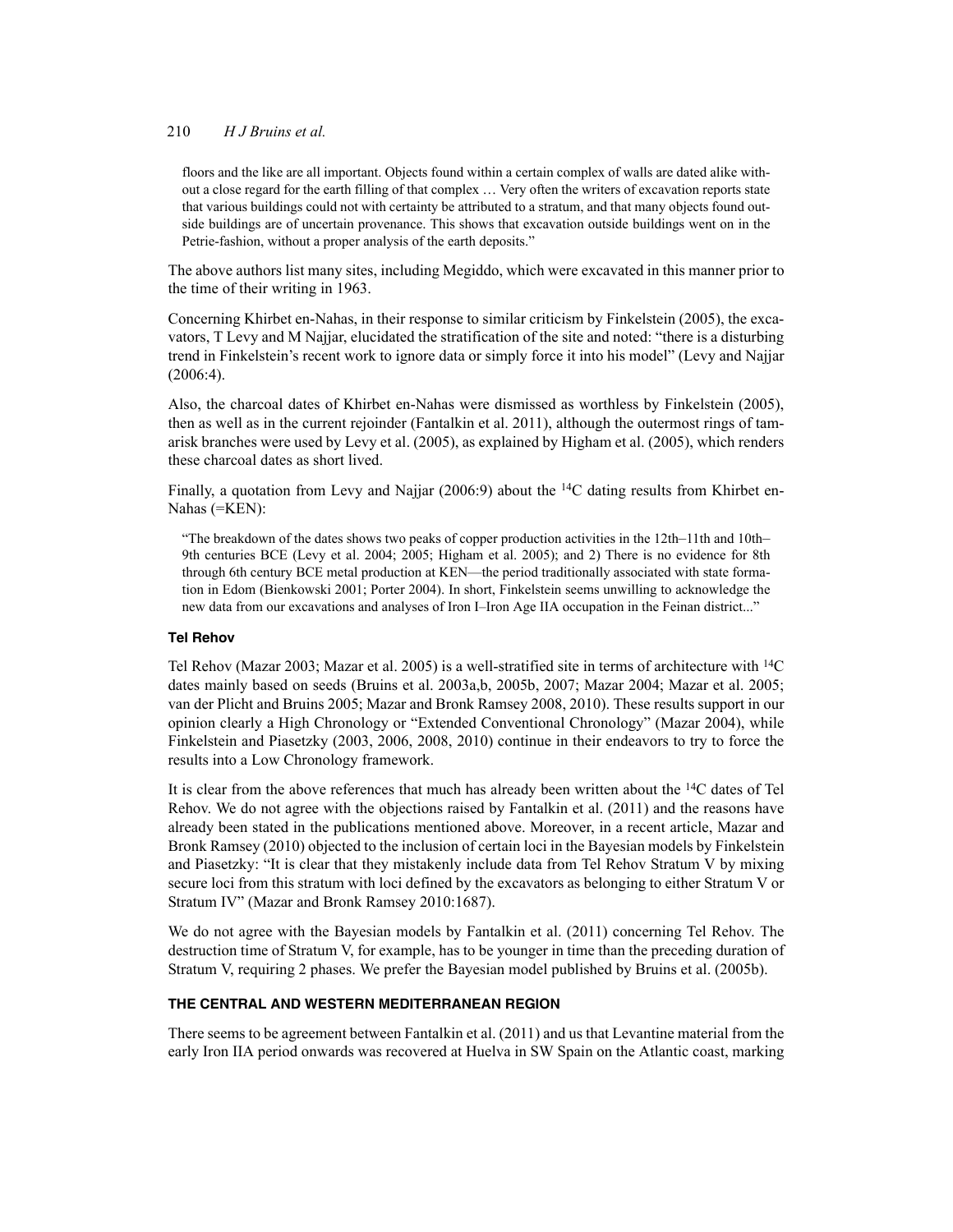there the transition from the Late Bronze Age to the Early Iron Age. Thus, a debate on the absolute chronology of Iron IIA in the southern Levant becomes relevant for the whole Mediterranean, since it is very unlikely that the Phoenicians traveled to the far West without occasionally stopping in between on a shore for exchange, freshwater, and food. A site like Torre Galli in Calabria (southern Italy) might have functioned as such a stopping place, as its tombs contain Levantine imports (Pacciarelli 1999:61–2, 101–2; Nijboer 2008:430–1; Sciacca, forthcoming). Moreover, it is the only site in Italy with a significant quantity of iron from the earliest phases of the Iron Age onwards. Its iron daggers/swords are often embellished with ivory, another Levantine import. The catalogue of the necropolis contains 205 Early Iron Age tombs that could be assigned to either Torre Galli phase IA (89 tombs) or phase IB (116 tombs), roughly dated here from 950 to 900 and from 900 to 850 BC (Pacciarelli 1999:62–5). From these 205 tombs, 56 contained 1 or more iron artifacts, i.e. 25% of the Early Iron Age tombs at Torre Galli. Therefore, sites like Huelva and Torre Galli, both associated with the introduction of iron as a novel material, record the early exploits of the Phoenicians in the western Mediterranean *prior* to the arrival of the Euboeans and other Greek groups, who apparently entered the stage from ~800 BCE onwards.

Notwithstanding this positive note on perceptible concord between Fantalkin et al. (2011) and us, they distort our 14C dates for the central and western Mediterranean in many ways. Moreover, after reading their text, it is clear that their knowledge of the archaeological record of Italy and the western Mediterranean is at best limited.

#### **Italy**

The critique by Fantalkin et al. (2011) on our <sup>14</sup>C data set from the central and western Mediterranean is partially based on the nature of the archaeological contexts that we have tested. These are not stratified settlement layers as those examined in Israel (cf. Sharon et al. 2007). Such a stratigraphic setup hardly exists in Italy, or for that matter in many other regions, as most Iron Age settlements were cut in bedrock and do not usually have a continuous stratigraphy covering the period 1200– 750 BCE. Moreover, many smaller settlements in Italy were deserted during this period in order to inhabit more extensive plateaus that could house a larger population. A recently explored, waterlogged site near Naples, called Poggiomarino, with a duration from the Middle Bronze Age until ~600 BC, might provide us in the future with a detailed stratigraphic and chronological reading, but these data are not yet available (cf. Alborie Livadie et al. 2005). Thus, we tested mainly the rich Iron Age funerary record in Italy that is sequenced in time using the seriation method. The Italian Iron Age <sup>14</sup>C dates are so far not very suitable for comparison with those of the southern Levant in terms of material culture, because the archaeological contexts tested do not contain imported Levantine artifacts. Nonetheless, the Italian 14C results are consistent with the raised dates for the Iron Age in central Europe, which is based on dendrochronological data (see below).

Fantalkin et al. (2011) criticized almost every site we examined but ignore the fact that nearly all our <sup>14</sup>C dates correspond with a slightly higher absolute chronology for the Iron Age in Italy. The Latial phase III is characterized by the earliest imports from the eastern Mediterranean. Hence, higher (older) absolute dates for Latial phase III might also affect the absolute dates for these imports. It is clear that the older  $14C$  dates for the Iron Age in Italy are supported by those from Carthage and Huelva.

It must be emphasized that our 14C research in Italy and other regions in the western Mediterranean was motivated by the ongoing debate (cf. Olde Dubbelink and van der Plicht 1989, 1990; Randsborg 1991; Peroni 1994; Giardino 1995; Bietti Sestieri 1996; Nijboer et al. 1999/2000; Bartoloni and Delpino 2005) concerning the absolute chronology of the Italian Iron Age, in view of the raised dates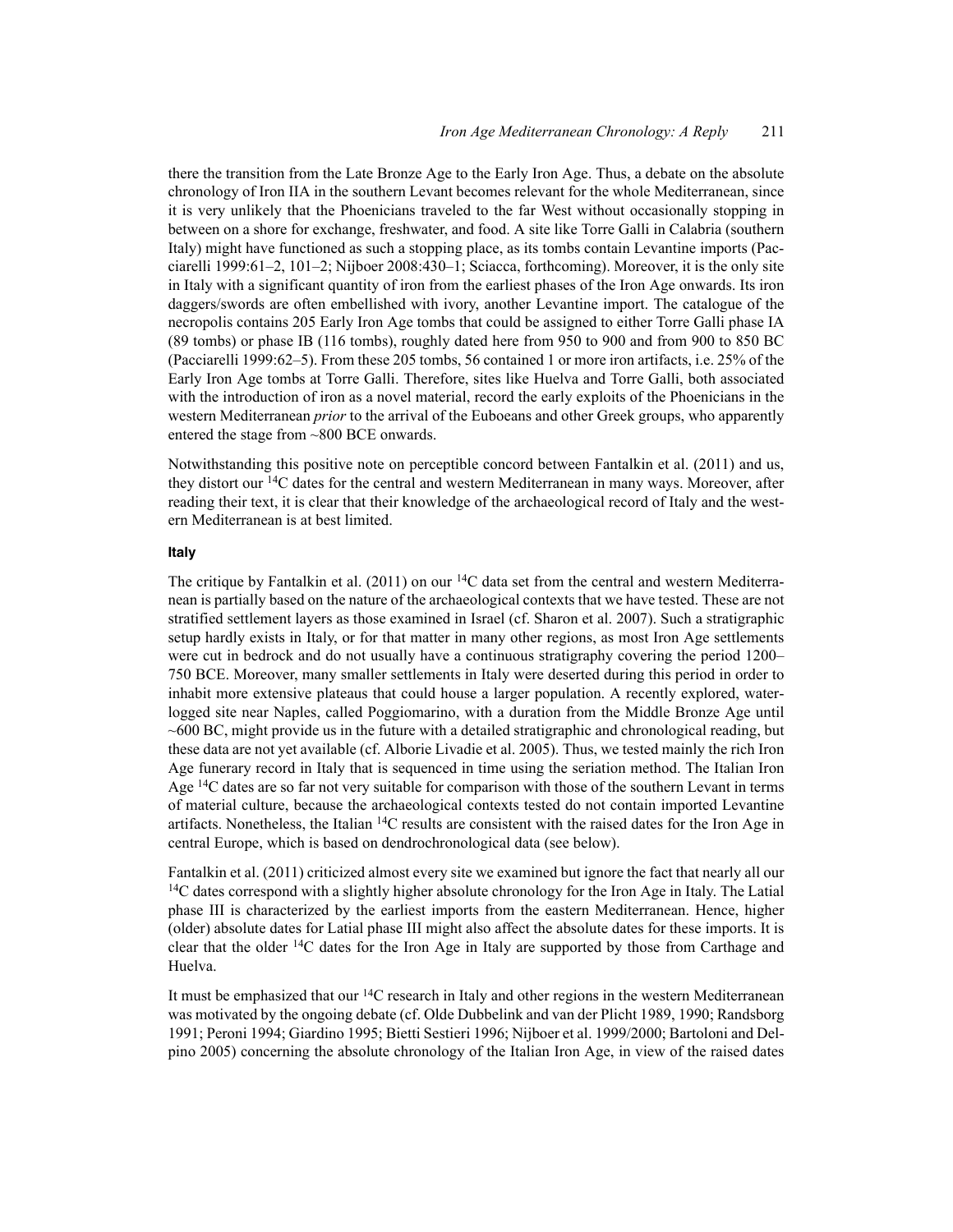for the 9th and 8th century BCE in central Europe. Distribution patterns of specific artifacts link northern Italy and central Europe during the Late Bronze Age and Iron Age. Most of the <sup>14</sup>C results we presented for the period prior to 800 BCE do not match the conventional absolute chronology that is based on a partial reading of Greek Geometric/Proto-Corinthian ceramics related to a text by Thucydides mentioning the Greek colonization of Sicily during the period 735–700 BC (cf. Nijboer 2005). Nonetheless, our dates make much sense in comparison to the higher dendrochronological data available for central Europe during the Late Bronze Age and Iron Age.

# **Carthage**

In their discussion on the Carthage  $14C$  dates, Fantalkin et al. (2011) state that the date of the foundation of Carthage in 814/813 BCE, according to Timaeus of Tauromenium, took place 38 yr before the first olympiad; "Yet, dating the first olympiad is notoriously problematic" (Fantalkin et al. 2011: 182). This may be true, but the same logic applies to the basics of the conventional absolute chronology of the Greek Geometric pottery sequence, because this relies as well on a specific reading of ancient authors who wrote their stories centuries after the events took place during the 8th century BCE (cf. Coldstream 2003:233–7; Nijboer 2005:256–61, forthcoming). Concerning the historical context regarding the foundation of Carthage, see Aubet (2001:214–30), another essential reference on the western Mediterranean, which is lacking in the rejoinder by Fantalkin et al. (2011). They claim that their Low Chronology is in line with the conventional Greek chronology, referring to Coldstream (2003) (Fantalkin et al. 2011:194). However, Coldstream himself is more lenient with respect to the year of the first games at Olympia (Coldstream 2003:17–8).

We note that critical comments regarding the fundamentals of the conventional chronology for the Aegean Basin are not addressed by Fantalkin et al. (2011). They appear to imply the following inconsistent logic: the "historical" dates can be used for the conventional Iron Age chronology of the Aegean Basin but not for the Phoenicians and their exploits. Accordingly, the historical dates given by Thucydides for the foundation of early Greek colonies in southern Italy are correct while any historical date associated with the Phoenician exploits in the western Mediterranean is incorrect.

Incidentally, we never referred to the first olympiad but to Thucydides himself who wrote that the Phoenicians were already occupying coastal promontories and islets before the arrival of Greek communities on Sicily (Thuc. 6.2.6). Thus, Thucydides wrote that the Phoenicians had settled in the western Mediterranean prior to the arrival of Greek groups. This is most inconvenient for the conventional absolute chronology, as it jeopardizes its validity; therefore, these lines by Thucydides are often ignored. We seem to be left as archaeologists with 2 options with respect to the foundation of Carthage:

- 1. Accept the conventional absolute chronology for the Iron Age Greek ceramic sequences as a chronological marker for the Iron Age in the Mediterranean based on a system elaborated by Coldstream. Such a viewpoint is accompanied with a lower date for the foundation of Carthage, as Fantalkin et al (2011) seem to prefer. Quoting Coldstream (2003:240): "Carthage, a colony of Tyre, was the chief Phoenician outpost in North Africa, and probably the most ancient – although Timeaus' date of 814 BCE is likely to prove too early by a couple of generations."
- 2. Accept the foundation date of Carthage at 814 BCE, as indicated by some ancient authors and our  $14C$  dates. Such a viewpoint is accompanied by a slightly more relaxed attitude towards the conventional absolute chronology. This position is corroborated by the finds at Huelva and by other archaeological excavations revealing an early Iron Age distribution of several Levantine artifact types in some coastal regions of the western Mediterranean prior to the arrival of Euboean/Greek pottery (cf. Nijboer 2008, forthcoming).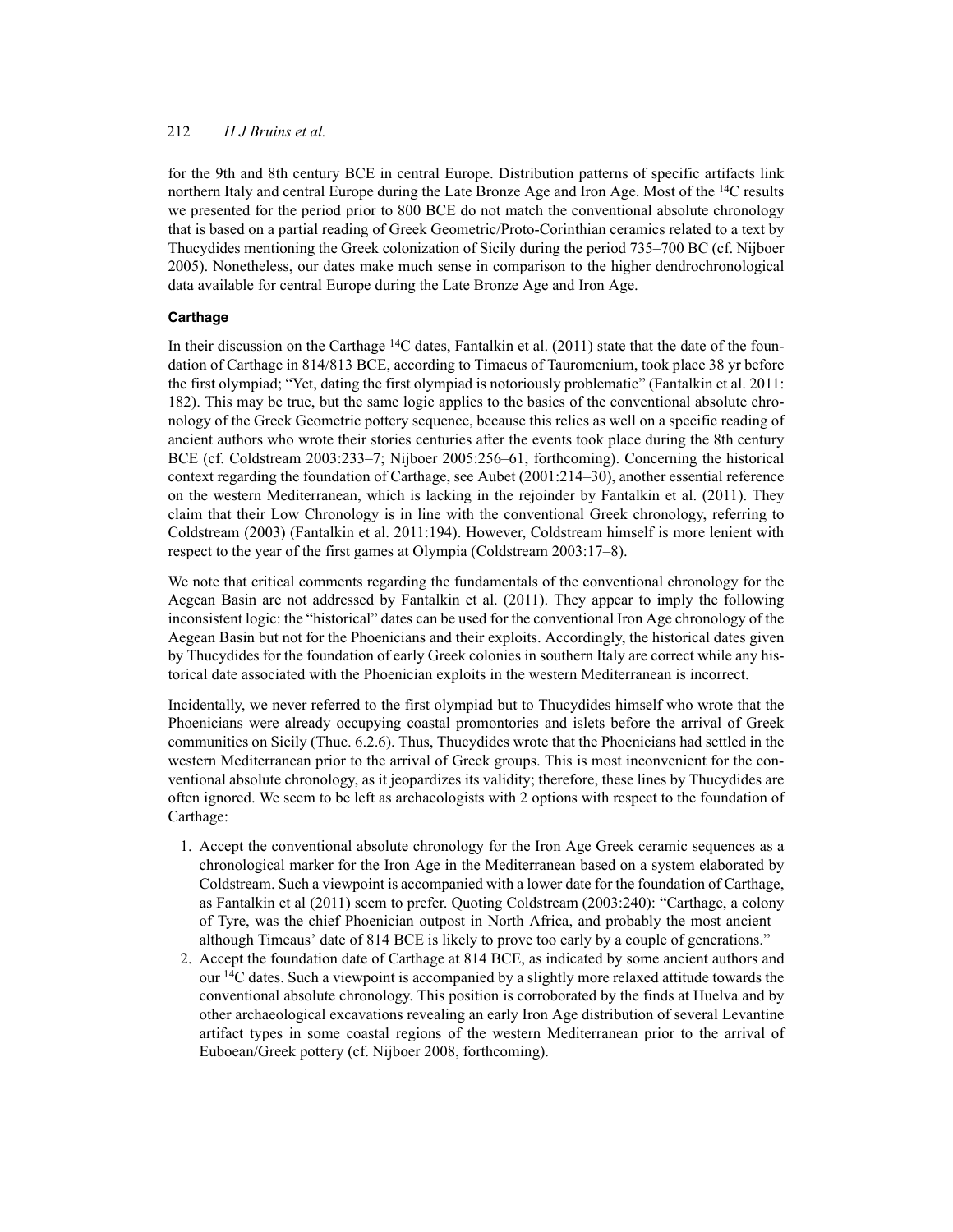Concerning stratigraphy, we would have preferred 14C dates of early Carthage associated within a prime archaeological context. Unfortunately, these are not available. Moreover, we presented our  $14C$  dates associated with early Carthage as a methodological test for the validity of the conventional absolute chronology. The available  $14C$  results give us a date around 800 BCE for early settlement layers at Carthage, while the conventional absolute chronology implies a date around 750 BCE. We think that this debate can be expanded by finally testing the conventional absolute chronology for the Iron Age in Greece itself, using modern scientific dating methods. Recent dendrochronological research at Assiros in northern Greece seems to point to a higher date for the Early Iron Age in Greece (Newton et al. 2005). But since these results do not comply with the Low Chronology, Fantalkin et al. (2011:183) simply dismissed these dendrochronological dates as well.

#### **Huelva**

We have been fairly critical regarding our own  $14C$  results and their archaeological contexts in several papers. Our critical remarks were frequently quoted by Fantalkin et al. (2011) when it supported their arguments. For example, they note that we ignored Lipinski's warning that the "fleet of ships" of Tarshish" is an anachronism, especially in relation to Solomon. This is a well-known fact, as mentioned by us (Nijboer and van der Plicht 2006:35). However, Lipiński does not warn that the "fleet of ships of Tarshish" is an anachronism in relation to King Hiram I of Tyre. One can consult him on the reconstructed King-list from Tyre between 950 to 774 BCE, in which he lowered the reign of Hiram I by  $\sim$ 12 yr to about 950–920 BC (Lipiński 2006:166–74). The fact that Lipiński can lower the years associated with the reign of King Hiram I of Tyre just provides another example of the relative character of "historic dates" in a proto-historical period, such as the Iron Age in the Mediterranean. The current High-Low chronology debate for the Iron Age in Israel is also an illustration of the ambiguous character of available "historical" and archaeological data with respect to absolute chronology; therefore, Nijboer no longer refers to decades but to periods of time that cover 25 yr. A higher resolution does not seem to be possible at the moment.

An interesting artifact type concerning Mediterranean interconnections is the Achziv-Huelva fibula that has a wide distribution (Figure 1). Fantalkin et al. (2011) dismiss a 10th century BCE date for this type of fibula. However, the 10th century BCE period is confirmed by some of the 14C results listed by Sharon et al. (2007). Nijboer refers to the Achziv-Huelva fibula found at Megiddo (Loud 1948:78, plate 223; illustrated in our Figure 1, below). It pertains to Locus 2081 in area AA, square L7 that is assigned to Megiddo Stratum VA. A large amount of about 90 catalogue entries are mentioned by Loud for Locus 2081, which includes a remarkable group of cult objects such as small limestone altars (Loud 1948: plan Figure 388, p 45–6, 161–2, Figures 99–102). We suggest that the Iron Age Dating Project in future 14C determinations includes the seeds that were found on the floor in front of the limestone altars, as mentioned by Loud (1948:45), if these seeds can be retraced.

Megiddo Stratum VA coincides with Early Iron IIA, which is represented in the data set of Sharon et al. (2007) by Megiddo H/5 context 3949.3 (Stratum IVB-VA). Nijboer thanks Ayelet Gilboa for her help concerning this Megiddo locus published by Loud in 1948. She confirmed in an email (9 September 2007) that this is an Early Iron IIA stratum. Amihai Mazar was so kind as to write in an email (4 November 2008):

"Locus 2081 is indeed a very important one – the major locus from Stratum IVB-VA, which stands at the heart of the whole debate on Iron Age chronology. It however belongs to the SECOND phase of Iron IIA when black on red appears (Rehov V-IV). In Rehov VI, which represents the early phase of Iron IIA, there are no black on red vessels. The BIG question is: where was the shift between these two parts of Iron IIA – after or before 900? This is the essence of the current debate."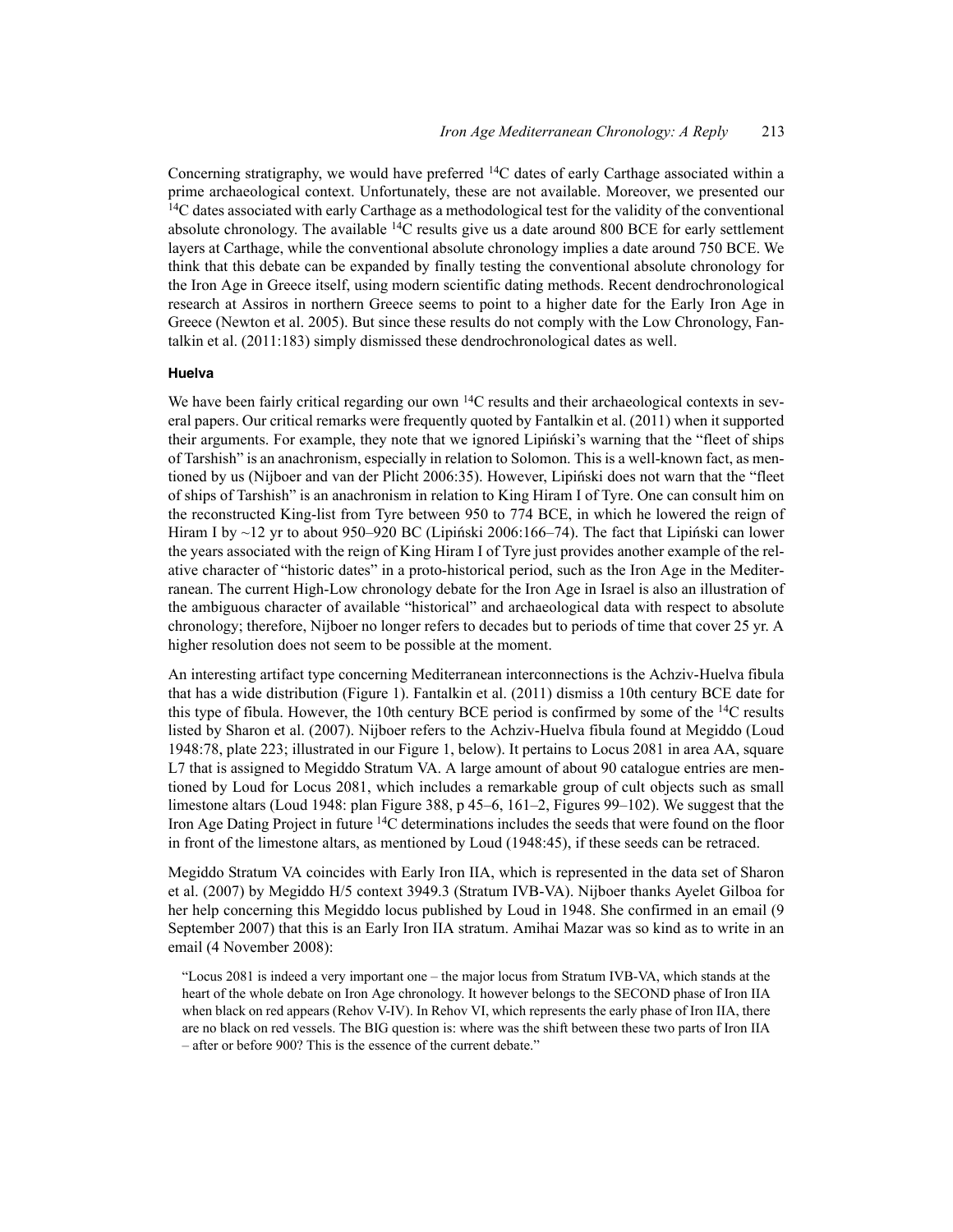

Figure 1 Achziv-Huelva fibula, mainly dated to the 10th century BCE (adapted from Mazar 2004:115; Loud 1948:78, plate 223; Crowfoot et al. 1957: Figure 102.1; Ruiz-Gálvez Priego 1995:241, nr. 21, 22, and 23; Giesen 2001 (Tafel 10 Idalion 180, Tafel 43, Cesnola Coll. 74.51.5552, Tafel 44, Amathus Grab 523,125); Peroni 1994:179, Figure 63.2; Giardino 1995:25A (nr 5–6 from hoard of Vizzinio-Tre Canali, Sicily, LBA-EIA).

The 4 <sup>14</sup>C results of seeds from Megiddo H/5 context 3949.3 have a weighted average of  $2817 \pm 23$ BP (Sharon et al. 2007:36, Table 7), which in turn corresponds with the weighed average of the  $6^{14}$ C results from the River Deposit at Huelva, being 2815 ± 30 BP, also containing the Achziv-Huelva fibulae. Both sets of 14C dates from Megiddo and Huelva definitely take us into the 10th century BCE. Here, we have a remarkable case of synchronism in both the 14C dates and the wide distribution of a specific type of artifact. We cannot but disagree with Fantalkin et al. (2011), as they claim there is no historical significance in the above synchronism. The available  $14C$  dates from Huelva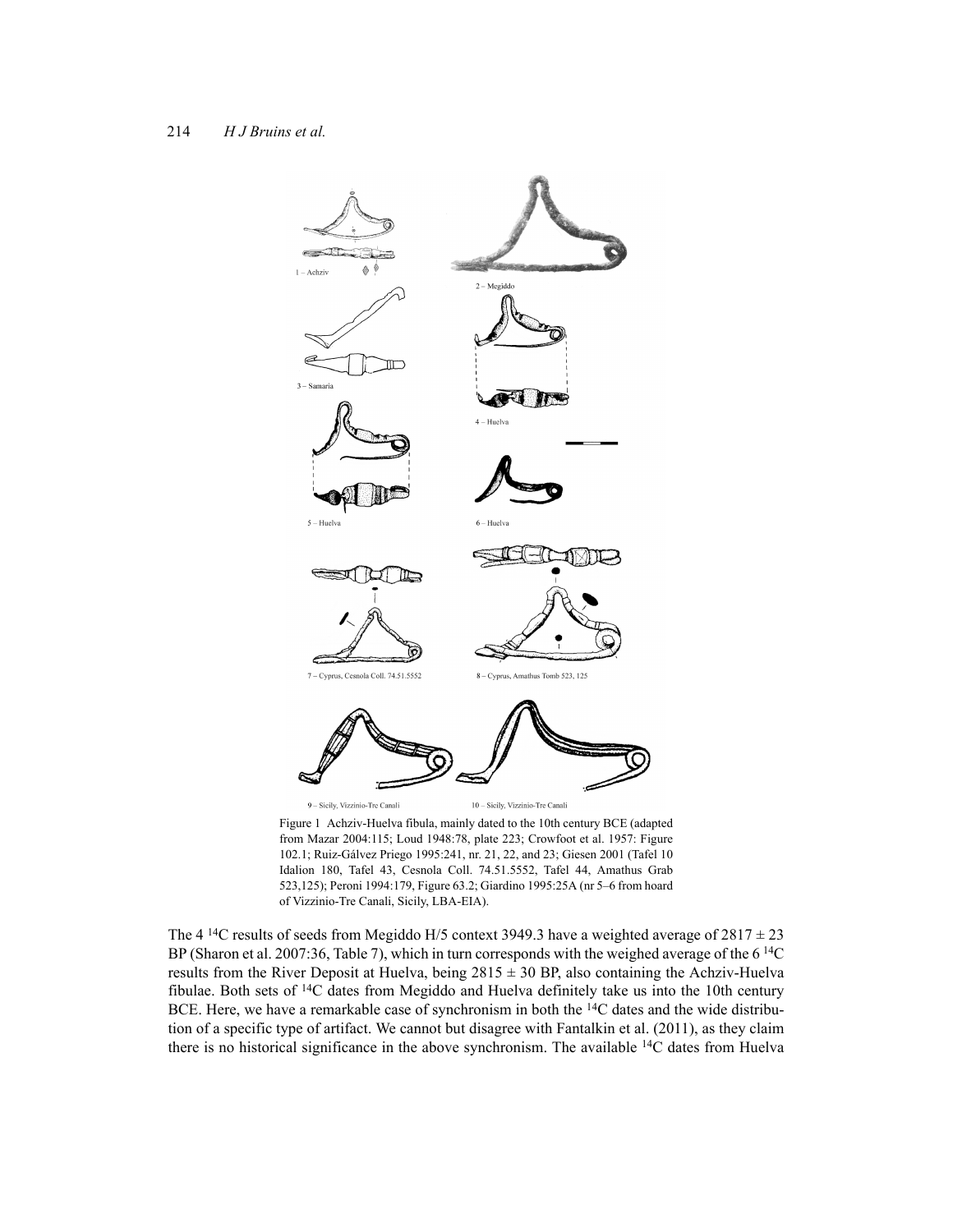and Megiddo are in line with dates given for the reign of Hiram I of Tyre (~950–920 BC), documenting early Phoenician exploits in the far West (Table 5). It is obvious that these dating results are incompatible with the Low Chronology.

Table 5 Sets of <sup>14</sup>C dates that exclude a 9th century BCE emergence of Early Iron IIA in the southern Levant. For completeness, the somewhat younger <sup>14</sup>C data sets of Tel Rehov strata IV/VI and of the Huelva Town Deposit are also included, though they cover both the 10th and the 9th century BCE.

| Site & context                                                                | Weighted average <sup>14</sup> C date $\&$<br>Relative archaeological age                                                                                                                                                                              | Reference                                                      |
|-------------------------------------------------------------------------------|--------------------------------------------------------------------------------------------------------------------------------------------------------------------------------------------------------------------------------------------------------|----------------------------------------------------------------|
| Megiddo H5 (IVB-<br>VA)                                                       | $2817 \pm 23$ BP<br>Based on $4^{14}$ C dates<br>Early Iron IIA                                                                                                                                                                                        | Sharon et al. 2007:36                                          |
| Huelva, River Deposit<br>containing Achziv-<br>Huelva fibulae                 | $2815 \pm 30$ BP<br>Based on $6^{14}$ C dates<br>Final stages of the Late Bronze Age in Spain,<br>contemporaneous with Early Iron IIa in Israel.                                                                                                       | van der Plicht et al. 2009;<br>see above in this article       |
| Tel Rehov<br>Five <i>loci</i> in Area D<br>Strata IV/VI                       | $2870 \pm 70$ to $2832 \pm 22$ BP<br>Based on $7^{14}$ C dates. Iron IB-IIA transition &<br>the subsequent Iron IIA strata at Tel Rehov are<br>represented by 20 <sup><math>14</math></sup> C dates ranging from<br>$2805 \pm 15$ to $2755 \pm 25$ BP. | Bruins et al. 2007:85, 90                                      |
| Huelva Town Deposit<br>containing material<br>found in Tyre strata X<br>to IV | $2755 \pm 15$ BP<br>Based on $3^{14}$ C dates. These dates refer to the<br>Early Iron Age in this part of Spain.                                                                                                                                       | Nijboer and van der Plicht 2006;<br>van der Plicht et al. 2009 |

### **DISCUSSION AND CONCLUSIONS**

Contrary to the reasons given by Fantalkin et al. (2011), the Tel Dan  $^{14}$ C series is consistent, supporting a High Chronology. Moreover, Dan Stratum V (Iron Age I) and Megiddo Stratum VIA (K/4) are considered time-parallel by all authorities, including Finkelstein (1999). The 14C dates for Megiddo VIA (K/4) contexts 00/K/034, 00/K/008, and 98/K/032, measured in Tucson with pretreatment usually in Rehovot (Sharon et al. 2007), are very similar indeed to the Groningen 14C dates for Dan Stratum V. These  ${}^{14}C$  results support the archaeological age assessment by Biran (1994) of 1200–1050 BCE, but are incompatible with the Low Chronology date by Finkelstein (1999) of 1000–900 BCE for these strata. Moreover, the Megiddo VIA (K/4) dates by Sharon et al. (2007) show 3 distinct chronological phases, which requires stratigraphic reassessment of various K/4 contexts, as detailed above.

The rural desert site of Horvat Haluqim in the central Negev Desert contains the oldest cross-channel runoff agricultural wadi terrace so far discovered, beginning in the early 5th millennium BCE. Its use continued intermittently until Early Islamic times, including also the 2nd and 1st millennia BCE, with clear evidence of soil manuring remains to improve soil fertility in various terrace layers. Recent excavations by Bruins and Haiman at Horvat Haluqim led to the discovery of 2 silos next to the above terrace, while flint sickle blades with gloss (typical for the Iron Age, according to S Rosen 1997; personal communication, 2010) were uncovered here as well as in the Oval Fortress. The above evidence shows the practice of runoff agriculture in the Negev Highlands during the Iron Age—*contra* Shahack-Gross and Finkelstein (2008)—while our 14C dates for Horvat Haluqim include both Iron I and Iron II dates, in chronological terms.

Concerning Tell el-Qudeirat, it is our opinion that the Oval Fortress includes Iron I and Iron II. Midianite pottery, dated by Rothenberg and Glass (1981, 1983) to the 13th–11th century BCE, occurs in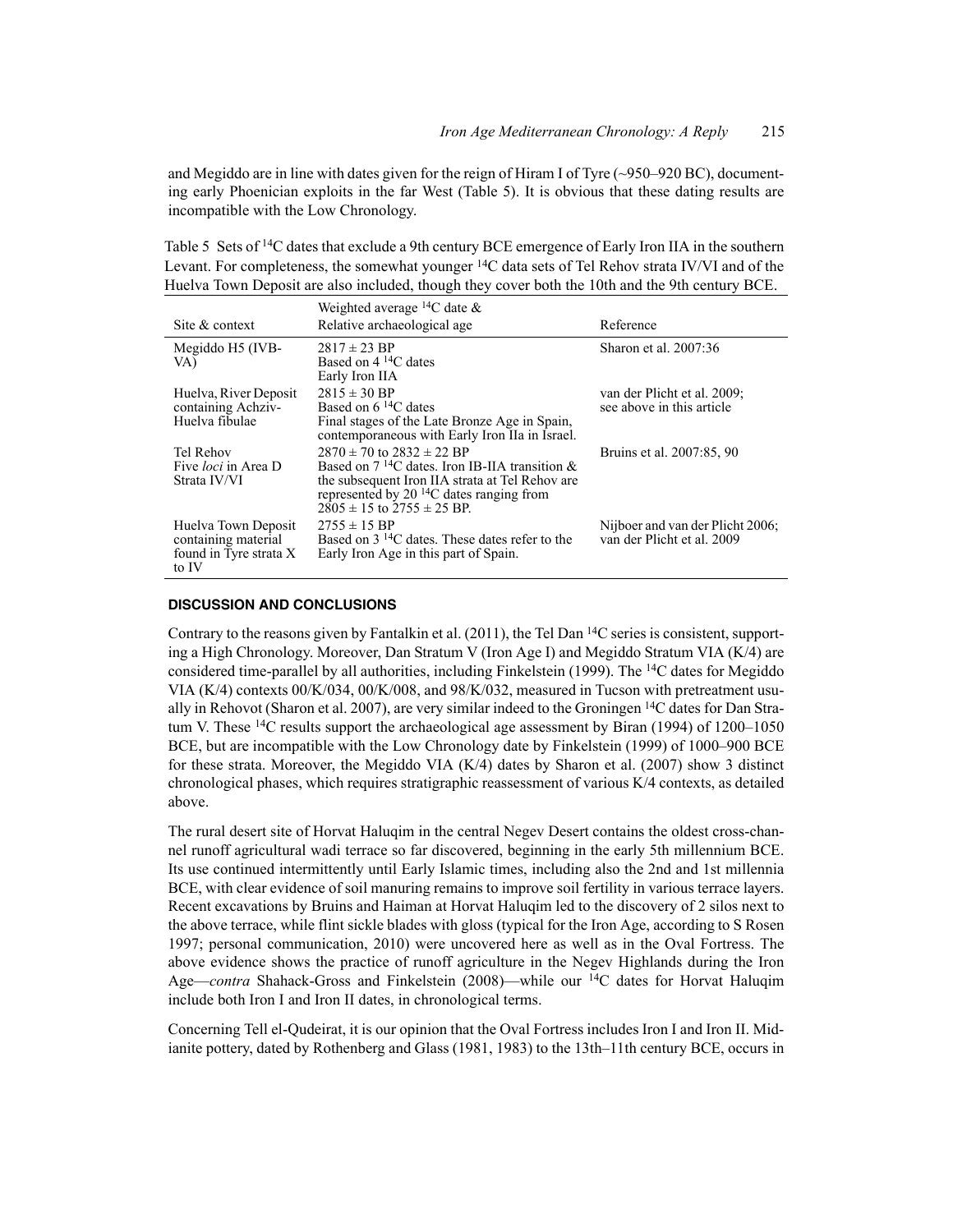the main Oval Fortress Stratum 4b, according to Bernick-Greenberg (2007). A <sup>14</sup>C date (2930  $\pm$  30 BP, GrN-12330, 1208–1055 cal BCE,  $1 \sigma$ ) from the lowermost black layer in Area C, Square K6/7, supports such an age assessment, in which <sup>14</sup>C and Egyptian dates coincide.

We do not agree with the objections raised by Fantalkin et al. (2010) concerning Khirbet en-Nahas (Levy et al. 2005) and Tel Rehov (Mazar et al. 2005). Both sites do not support a Low Chronology for the Iron Age.

Early Iron IIA in the Levant is particularly important in interregional Mediterranean correlations, as Phoenician material from this period onwards is found in SW Spain, mainly at Huelva and its surrounding territory. Based on the published <sup>14</sup>C dates (Sharon et al. 2007), early Iron IIA at Megiddo dates from 1005 to 930 BC (1  $\sigma$ ) while at Tel Dor it dates from 920 to 840 BC (1  $\sigma$ ). Sharon et al.  $(2007)$  consider all 4 <sup>14</sup>C dates from Megiddo, relating to this early Iron IIA context, as outliers. However, the 14C dates from all phases at Megiddo are consistently higher than those from Tel Dor. One could also argue the other way round, that the <sup>14</sup>C dates from Tel Dor are the outliers.

Greek Geometric ceramics are present in the western Mediterranean from ~800 BC onwards (cf. Nijboer, forthcoming). This leaves a considerable gap in time between the Iron Age Levantine artifacts in the western Mediterranean and the Greek 8th century BCE ceramics. This position is confirmed by new dendrochronological data provided by the Aegean Dendrochronology Project at Cornell (cf. Manning et al. 2001; De Vries et al. 2003; Newton et al. 2005; Nijboer 2005:265–6). Moreover, dendrochronological data from central Europe give considerably higher absolute years for the beginning of the Iron Age (cf. Pare 1996, 1998, 2000; Friedrich and Hennig 1996; Trachsel 2004). The above dendrodates, supporting a higher chronology for the Iron Age in the Mediterranean, and beyond, are not addressed in the rejoinder by Fantalkin et al. (2011). These dendrodates also support the Italian 14C sequence provided by van der Plicht et al. (2009), which was dismissed by Fantalkin et al. It would have been to the credit of Fantalkin et al. (2011) if they would have evaluated their own data set with the same criteria as they examined ours.

Sharon et al. (2007) attempt to find an average date for early Iron IIA in the southern Levant, but without discussing the consistent discrepancies of the  $14C$  results per site. This severe problem was evaluated by us for the Iron I Stratum of Megiddo VIA (K/4). Indeed, the erroneous averaging of higher dates with lower dates that are internally incompatible, possibly due to invalid site stratigraphies, can lead to a lower average chronology. Sharon et al. (2007:12) noted that mean values are a simplification. However, it becomes a mistaken oversimplification when one can detect consistent differences between 14C sequences per site, such as between Tel Dor and Megiddo. Indeed, the Tel Dor <sup>14</sup>C sequence remains at the heart of the Low Chronology hypothesis, but this sequence remains also the most problematic.

We prefer a single-site approach with detailed analysis of both stratigraphy and dating results, rather than a simplified averaging of dates from many sites taken together, in which matters become nontransparent and results may be misinterpreted to a considerable extent.

### **REFERENCES**

Albore Livadie C, Bartoli C, Boenzi G, Cicirelli C, Guzzo PG. 2005. The Poggiomarino River settlement in the Longola area. In: Attema P, Nijboer AJ, Zifferero A, editors. *Papers in Italian Archaeology VI, Communities and Settlements from Neolithic to the Early Medieval Period*. Proceedings of the 6th Conference of Italian Archaeology held at the University of Groningen,

15–17 April 2003. BAR International Series 1452 (II). Oxford: Archaeopress. p 699–705.

- Aubet ME. 2001. *The Phoenicians and the West*. Cambridge: Cambridge University Press.
- Avni G, Avni Y, Porat N. 2009. A new look at ancient agriculture in the Negev. *Cathedra* 133:13–44. In Hebrew.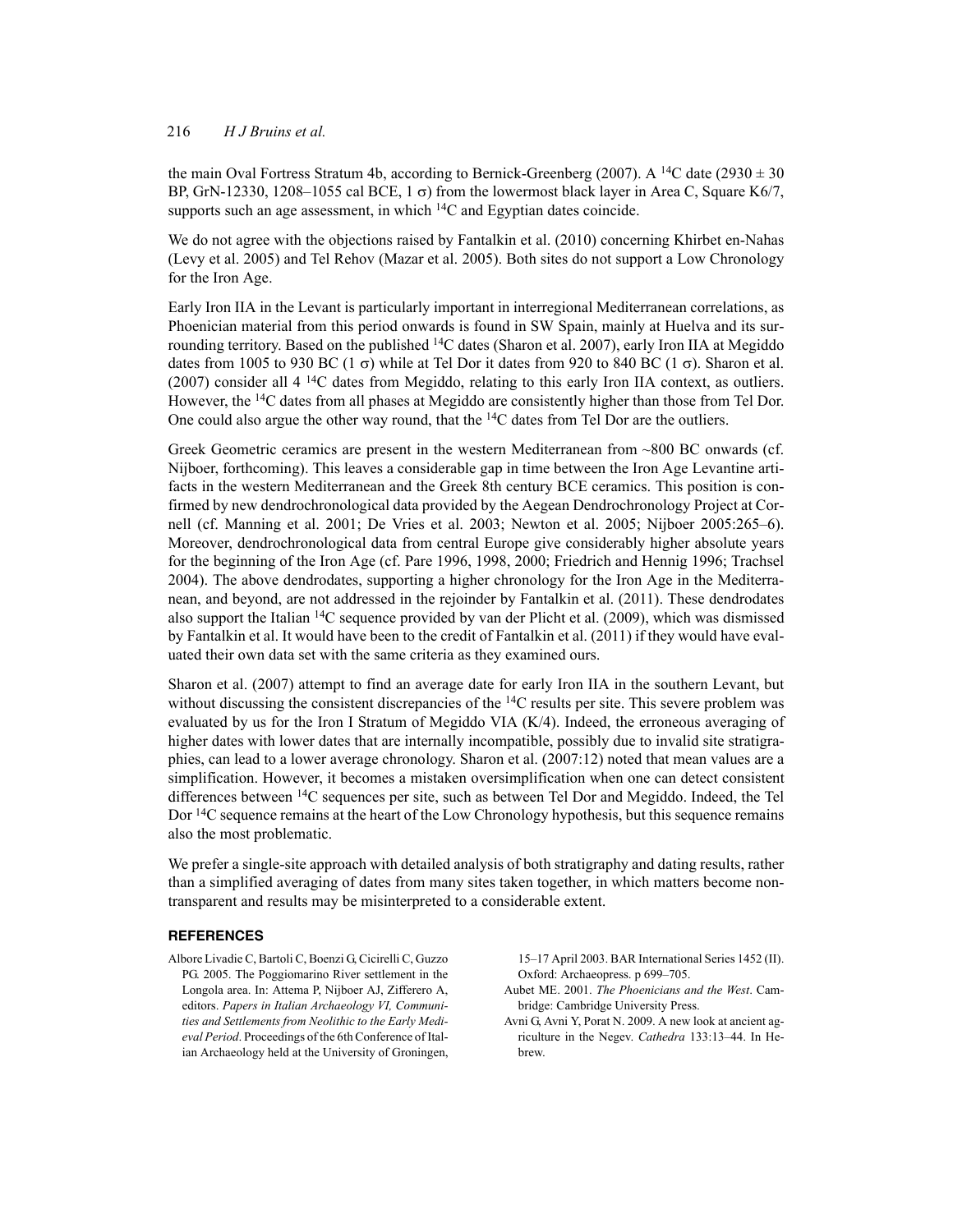- Bartoloni G, Delpino F, editors. 2005. *Oriente e Occidente: metodi e discipline a confronto. Riflessioni sulla cronologia dell'età del ferro in Italia, Atti dell'Incontro di studi, Roma, 30–31 ottobre 2003. Mediterranea, 1 (2004)*. Pisa: Istituti Editoriali e Poligrafici Internazionali.
- Ben-Tor A. 2000. Hazor and the chronology of northern Israel: a reply to Israel Finkelstein. *Bulletin of the American Schools of Oriental Research* 317:9–15.
- Bernick-Greenberg H. 2007. The ceramic assemblages and the wheel-made pottery typology. In: Cohen R, Bernick-Greenberg H. *Excavations at Kadesh Barnea (Tell el-Qudeirat) 1976–1982. Part 1*. IAA Reports 34/1. Jerusalem: Israel Antiquities Authority. p 131– 85.
- Bienkowski P. 2001. The Iron Age and Persian periods in Jordan. *Studies in the History and Archaeology of Jordan* VII:265–74.
- Bietti Sestieri AM. 1996. *Protostoria: teoria e pratica*. Roma: La Nuova Scientifica.
- Biran A. 1994. *Biblical Dan*. Jerusalem: Israel Exploration Society.
- Boaretto E, Finkelstein I, Shahack-Gross R. 2010. Radiocarbon results from the Iron IIA site of Atar Haroa in the Negev Highlands and their archaeological and historical implications. *Radiocarbon* 52(1):1–12.
- Bronk Ramsey C. 2001. Development of the radiocarbon calibration program. *Radiocarbon* 43(2A):355–63.
- Bronk Ramsey C. 2005. OxCal Program v 3.10. Radiocarbon Accelerator Unit, University of Oxford.
- Bronk Ramsey C, Dee MW, Higham TFG, Harris SA, Brock F, Quiles A, Wild EM, Marcus ES. 2010. Radiocarbon-based chronology for Dynastic Egypt. *Science* 328(5985):1554–7.
- Bruins HJ. 1990. Ancient agricultural terraces at Nahal Mitnan. *Atiqot* 10:127–8 (Hebrew); 22\*–28\* (English).
- Bruins HJ. 2003. Man and landscape in the Negev Highlands: runoff systems. *Ofaqim BeGeografia* 57–58: 146–58. In Hebrew.
- Bruins HJ. 2005. Ancient agriculture in the Negev: the soil as an archaeological and environmental archive. In: Ackermann O, Faust A, Maeir A, editors. *Archaeology and Environment*. Conference Proceedings, The Martin (Szusz) Department of Land of Israel Studies and Archaeology, Bar-Ilan University, Ramat Gan. p 171–7. In Hebrew.
- Bruins HJ. 2007. Runoff terraces in the Negev Highlands during the Iron Age: nomads settling down or farmers living in the desert? In: van der Steen EJ, Saidel BA, editors. *On the Fringe of Society: Archaeological and Ethnoarchaeological Perspectives on Pastoral and Agricultural Societies*. BAR International Series 1657. Oxford: Archaeopress. p 37–43.
- Bruins HJ. 2010. Dating Pharaonic Egypt. *Science* 328(5985):1489–90.
- Bruins HJ, van der Plicht J. 2003. Assorting and synchro-

nising archaeological and geological strata with radiocarbon: the southern Levant in relation to Egypt and Thera. In: Bietak M, editor. *The Synchronisation of Civilizations in the Eastern Mediterranean in the 2nd millennium BC - II*. Vienna: Austrian Academy of Sciences. p 35–42.

- Bruins HJ, van der Plicht J. 2004. Desert settlement in the central Negev: first 14C indication of rainwater-harvesting agriculture in the Iron Age. In: Higham TFG, Bronk Ramsey C, Owen DC, editors. *Radiocarbon and Archaeology: Proceedings of the 4th International Symposium, Oxford, 2002*. Oxford: Oxford University, School of Archaeology, Monograph 62. p 83–98.
- Bruins HJ, van der Plicht J. 2005. Desert settlement through the Iron Age: radiocarbon dates from Sinai and the Negev Highlands. In: Levy TE, Higham T, editors. *The Bible and Radiocarbon Dating: Archaeology, Text and Science*. London: Equinox. p 349–66.
- Bruins HJ, van der Plicht J. 2007. Radiocarbon dating the "Wilderness of Zin." *Radiocarbon* 49(2):481–97.
- Bruins HJ, Evenari M, Nessler U. 1986. Rainwater-harvesting agriculture for food production in arid zones: the challenge of the African famine. *Applied Geography* 6:13–32.
- Bruins HJ, van der Plicht J, Mazar A. 2003a. 14C dates from Tel Rehov: Iron-Age chronology, pharaohs and Hebrew kings. *Science* 300(5617):315–8.
- Bruins HJ, van der Plicht J, Mazar A. 2003b. Response to Comment on "14C dates from Tel Rehov: Iron-Age chronology, Pharaohs and Hebrew Kings." *Science* 302(5645):568.
- Bruins HJ, van der Plicht J, Ilan D, Werker E. 2005a. Iron-Age 14C dates from Tel Dan: a high chronology. In: Levy TE, Higham T, editors. *The Bible and Radiocarbon Dating: Archaeology, Text and Science*. London: Equinox. p 323–36.
- Bruins HJ, van der Plicht J, Mazar A, Bronk Ramsey C, Manning SW. 2005b. The Groningen radiocarbon series from Tel Rehov: OxCal Bayesian computations for the Iron IB-IIA Boundary and Iron IIA destruction events. In: Levy TE, Higham T, editors. *The Bible and Radiocarbon Dating: Archaeology, Text and Science*. London: Equinox. p 271–93.
- Bruins HJ, Mazar A, van der Plicht J. 2007. The end of the 2nd millennium BCE and the transition from Iron I to Iron IIA: radiocarbon dates of Tel Rehov, Israel. In: Bietak M, Czerny E, editors. *The Synchronisation of Civilisations in the Eastern Mediterranean in the Second Millennium B.C. - III*. Vienna: Austrian Academy of Sciences. p 79–99.
- Cohen R. 1976. Excavations at Horvat Haluqim. *Atiqot*  $11:34-50$
- Cohen R, Cohen-Amin R. 2004. *Ancient Settlement of the Negev Highlands Volume II. The Iron Age and the Persian Periods*. IAA Reports 20. Jerusalem: Israel Antiquities Authority.
- Cohen R, Bernick-Greenberg H. 2007. *Excavations at*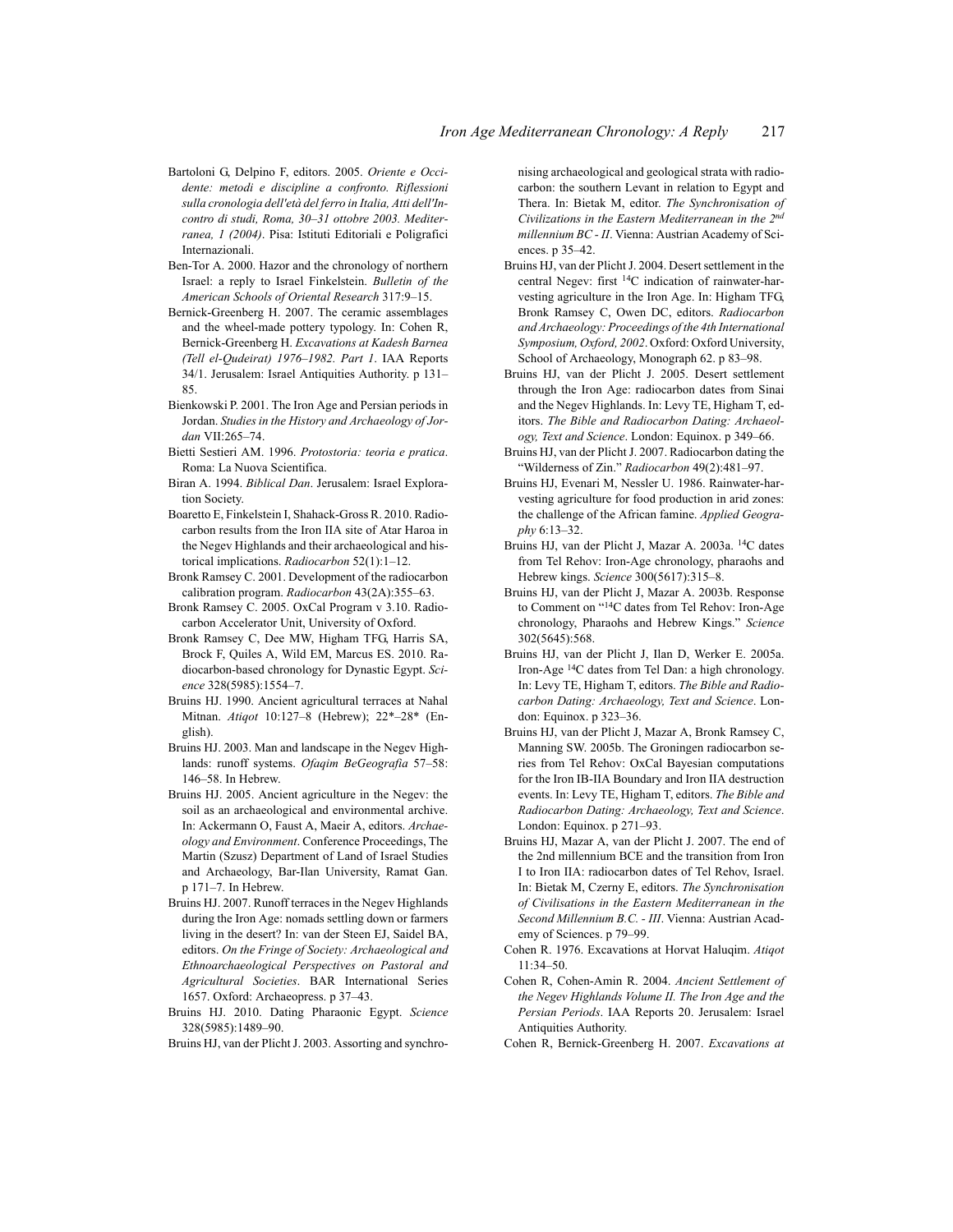*Kadesh Barnea (Tell el-Qudeirat) 1976–1982*. IAA Reports 34. Jerusalem: Israel Antiquities Authority.

- Coldstream JN. 2003. *Geometric Greece: 900–700 BC*. London: Routledge.
- Crowfoot JW, Crowfoot GM, Kenyon KM. 1957. *The Objects of Samaria*. London: Palestine Exploration Fund.
- Dar S. 1986 Hirbet Jemein—a first temple village in western Samaria. In: Dar S, Safrai Z, editors. *Shomron Studies*. Tel Aviv: Hakibbutz Hameuchad p 13–73. In **Hebrew**
- De Vries K, Kuniholm PI, Sams GK, Voigt MM. 2003. New dates for Iron Age Gordion. *Antiquity* 77(296): Project Gallery. http://www.antiquity.ac.uk/projgall/ devries<sub>296</sub>/
- Edelstein G, Kislev M. 1981. Mevasseret Yerushalayim: the ancient settlement and its agricultural terraces. *The Biblical Archaeologist* 44(1):53–6.
- Evenari M, Shanan L, Tadmor N. 1982. *The Negev The Challenge of a Desert*. Cambridge: Harvard University Press.
- Fantalkin A, Finkelstein I, Piasetzky E. 2011. Iron Age Mediterranean chronology: a rejoinder. *Radiocarbon* 53(1):179–98.
- Faust A. 2000. The rural community in ancient Israel during Iron Age II. *Bulletin of the American Schools of Oriental Research* 317:17–39.
- Finkelstein I. 1984. The Iron Age fortresses of the Negev Highlands: sedentarization of desert nomads. *Tel Avi*v 11:189–209.
- Finkelstein I. 1986. The Iron Age sites in the Negev Highlands – military fortresses or nomads settling down. *Biblical Archaeology Review* 12:46–53.
- Finkelstein I. 1995. *Living on the Fringe*. Sheffield: Sheffield Academic Press Monographs in Mediterranean Archaeology.
- Finkelstein I. 1996. The archaeology of the United Monarchy: an alternative view. *Levant* 28:177–87.
- Finkelstein I. 1999. Hazor and the north in the Iron Age: a low chronology perspective. *Bulletin of the American Schools of Oriental Research* 314:55–70.
- Finkelstein I. 2005. Khirbet en-Nahas, Edom and Biblical History. *Tel Aviv* 32:119–25.
- Finkelstein I. 2010. Kadesh Barnea: a reevaluation of its archaeology and history. *Tel Aviv* 37:111–25.
- Finkelstein I, Piasetzky E. 2003. Recent radiocarbon results and King Solomon. *Antiquity* 77(298):771–9.
- Finkelstein I, Piasetzky E. 2006. 14C and the Iron Age chronology debate: Rehov, Khirbet en-Nahas, Dan, and Megiddo. *Radiocarbon* 48(3):373–86.
- Finkelstein I, Piasetzky E. 2008. Radiocarbon and the history of copper production at Khirbet en-Nahas. *Tel Aviv* 35:82–95.
- Finkelstein I, Piasetzky E. 2010. The Iron I/IIA transition in the Levant: a reply to Mazar and Bronk Ramsey and a new perspective. *Radiocarbon* 52(4):1667–80.
- Finkelstein I, Ussishkin D, Halpern B. 2008. Megiddo.

In: *The New Encyclopedia of Archaeological Excavations in the Holy Land*. Volume 5. Jerusalem: Israel Exploration Society. p 1944–50.

- Franken HJ, Franken-Battershill CA. 1963. *A Primer of Old Testament Archaeology*. Leiden: Brill.
- Friedrich M, Hennig H. 1996. Dendrodate for the Wehringen Iron Age wagon grave (778 +/-5 BC). *Journal of European Archaeology* 4:281–303.
- Giardino C. 1995. *Il Mediterraneo Occidentale fra XIV ed VIII secolo a.C.; Cerchie minerarie e metallurgia*. BAR International Series 612. Oxford: Archaeopress.
- Giesen K. 2001. *Zyprische Fibeln, Typologie und Chronologie*. Jonsered: Paul Åströms Förlag.
- Gilead I. 2007. The Besorian: a pre-Ghassulian cultural entitiy. *Paléorient* 33(1):33–49.
- Haiman M. 1994. The Iron Age II sites of the western Negev Highlands. *Israel Exploration Journal* 44:36–61.
- Higham T, van der Plicht J, Bronk Ramsey C, Bruins HJ, Robinson M, Levy TE. 2005. Radiocarbon dating of the Khirbat-en Nahas site (Jordan) and Bayesian modeling of the results. In: Levy TE, Higham T, editors. *The Bible and Radiocarbon Dating: Archaeology, Text and Science*. London: Equinox. p 164–78.
- Ilan D. 1999. Northeastern Israel in the Iron Age I: cultural, socioeconomic and political perspectives [PhD thesis]. Tel Aviv University.
- Lavee H, Imeson AC, Sarah P. 1998. The impact of climate change on geomorphology and desertification along a Mediterranean arid transect. *Land Degradation & Development* 9:407–22.
- Levy TE, Adams RB, Muniz A. 2004. Archaeology and the Shasu nomads: recent excavations in the Jabal Hamrat Fidan, Jordan. In: Propp WHC, Friedman RE. *Le-David Maskil: A Birthday Tribute for David Noel Freedman*. Winona Lake: Eisenbrauns. p 63–89.
- Levy TE, Najjar M. 2006. Some thoughts on Khirbet en-Nahas, Edom, biblical history and anthropology — a response to Israel Finkelstein. *Tel Aviv* 33:3–17.
- Levy TE, Najjar M, van der Plicht J, Higham T, Bruins HJ. 2005. Lowland Edom and the high and low chronologies: Edomite state formation, the Bible and recent archaeological research in southern Jordan. In: Levy TE, Higham T, editors. *The Bible and Radiocarbon Dating: Archaeology, Text and Science*. London: Equinox. p 129–63.
- Levy TE, Higham T, Bronk Ramsey C, Smith NG, Ben-Yosef E, Robinson M, Munger S, Knabb K, Schulze JP, Najjar M, Tauxe L. 2008. High-precision radiocarbon dating and historical biblical archaeology in southern Jordan. *Proceedings of the National Academy of Sciences* 105(43):16,460–5.
- Loud G. 1948. *Megiddo II, Seasons of 1935–39*. Chicago: The University of Chicago Press.
- Lipiński E. 2006. *On the skirts of Canaan in the Iron Age*. Orientalia Lovaniensia Analecta 153. Leuven: Peeters.
- Manning SW, Kromer B, Kuniholm PI, Newton MW.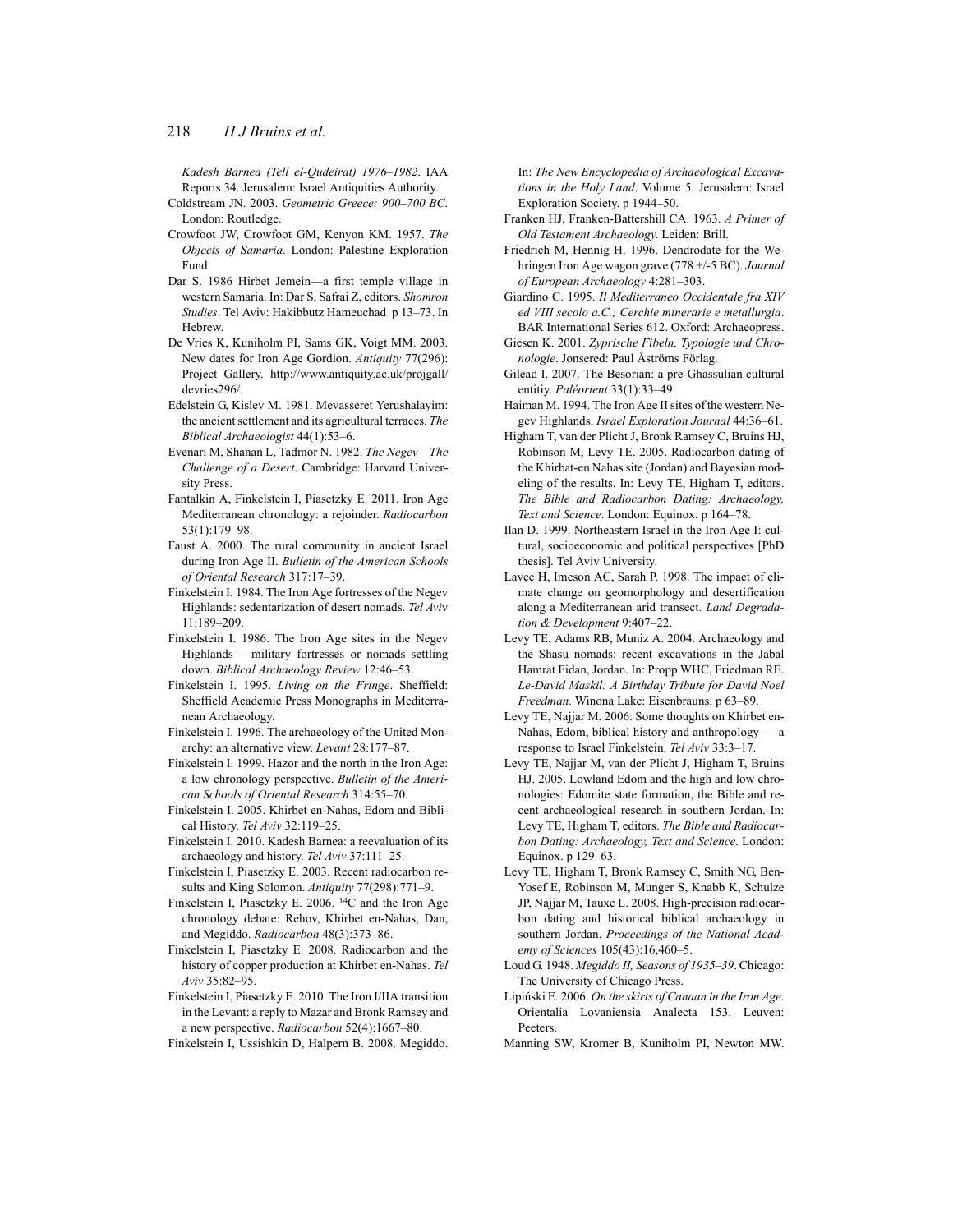2001. Anatolian tree rings and a new chronology for the east Mediterranean Bronze-Iron Ages. *Science* 294(5551):2532–5.

- Mazar A. 2003. The excavations at Tel Rehov and their significance for the study of the Iron Age in Israel. *Eretz Israel* 27:143–60. In Hebrew.
- Mazar A. 2004. Greek and Levantine Iron Age chronology: a rejoinder. *Israel Exploration Journal* 54:24–36.
- Mazar A, Bronk Ramsey C. 2008. 14C dates and the Iron Age chronology of Israel: a response. *Radiocarbon* 50(2):159–80.
- Mazar A, Bronk Ramsey C. 2010. A response to Finkelstein and Piasetzky's criticism and "new perspective." *Radiocarbon* 52(4):1681–8.
- Mazar A, Bruins H, Panitz-Cohen N, van der Plicht J. 2005. Ladder of time at Tel Rehov: stratigraphy, archaeological context, pottery and radiocarbon dates. In: Levy TE, Higham T, editors. *The Bible and Radiocarbon Dating: Archaeology, Text and Science*. London: Equinox. p 193–255.
- Newton M, Wardle KA, Kuniholm PI. 2005. Dendrochronology and radiocarbon determinations from Assiros and the beginning of the Greek Iron Age. Conference of Archaeological Research in Macedonia & Thrace, Proceedings, Thessaloniki. Available at http:/ /dendro.cornell.edu/articles/newton2005.pdf. p 173– 90.
- Nijboer AJ. 2005. The Iron Age in the Mediterranean: a chronological mess or 'trade before the flag', part II. *Ancient West and East* 4:254–77.
- Nijboer AJ. 2008. Italy and the Levant during the Late Bronze and Iron Age. In: Sagona C, editor. *Beyond the Homeland: Markers in Phoenician Chronology*. Leuven: Peeters. p 357–94.
- Nijboer AJ. Forthcoming. Teleology and colonisation in antiquity and in recent times. *Ancient West & East 2010/2011*.
- Nijboer AJ, van der Plicht J. 2006. An interpretation of the radiocarbon determinations of the oldest indigenous-Phoenician stratum thus far, excavated at Huelva, Tartessos (south-west Spain). *BABESCH Annual Papers on Mediterranean Archaeology* 81:41–6.
- Nijboer AJ, van der Plicht J, Bietti Sestieri AM, De Santis A. 1999/2000. A high chronology for the early Iron Age in Central Italy. *Palaeohistoria* 41/42:163–76.
- Olde Dubbelink RA, van der Plicht J. 1989. *Satricum* en de 14C-datering. *Tijdschrift voor Mediterrane Archeologie* 4:4–13.
- Olde Dubbelink RA, van der Plicht J. 1990. Le Capanne II e IV a Borgo le Ferriere (*Satricum*) e le datazione al radiocarbonio, *Archeologia Laziale* X. Rome: Quaderni di Archeologia Etrusco-Italica 19, CNR. p 234–7.
- Pacciarelli M. 1999. *Torre Galli: La necropoli della prima età del Ferro*. Catanzaro: Rubbettino.
- Pare C. 1996. Chronology in Central Europe at the end of the Bronze Age. *Acta Archaeologica* (København) 67: 99–120.
- Pare C. 1998. Beiträge zum Übergang von der Bronze-

zur Eisenzeit in Mitteleuropa, Teil I: Grundzüge der Chronologie im östlichen Mitteleuropa (11.-8. Jahrhundert v. Chr.). *Jahrbuch des Römisch-Germanischen Zentralmuseums Mainz* 45, 1998 (1999):293– 433.

- Pare C. 2000. Beiträge zum Übergang von der Bronzezur Eisenzeit in Mitteleuropa, Teil II: Grundzüge der Chronologie im westlichen Mitteleuropa (11.-8. Jahrhundert v. Chr.). *Jahrbuch des Römisch-Germanischen Zentralmuseums Mainz* 46, 1999 (2000):175– 315.
- Peroni R. (1994) *Introduzione alla protostoria Italiana*. Roma: Editori Laterza.
- Porter BW. 2004. Authority, polity, and tenuous elites in Iron Age Edom (Jordan). *Oxford Journal of Archaeology* 23:373–95.
- Randsborg K. 1991. Historical implications; chronological studies in European archaeology c. 2000–500 BC. *Acta Archeologica* 62. København. p 89–109.
- Reimer PJ, Baillie MGL, Bard E, Bayliss A, Beck JW, Bertrand CJH, Blackwell PG, Buck CE, Burr GS, Cutler KB, Damon PE, Edwards RL, Fairbanks RG, Friedrich M, Guilderson TP, Hogg AG, Hughen KA, Kromer B, McCormac G, Manning S, Bronk Ramsey C, Reimer RW, Remmele S, Southon JR, Stuiver M, Talamo S, Taylor FW, van der Plicht J, Weyhenmeyer CE. 2004. IntCal04 terrestrial radiocarbon age calibration, 0–26 cal kyr BP. *Radiocarbon* 46(3):1029–58.
- Rosen S. 1997. *Lithics after the Stone Age: Handbook of Stone Tools from the Levant*. Walnut Creek: AltaMira Press.
- Rosen S. 2006. The desert and the sown: A lithic perspective. In: Eriksen BV, editor. *Lithic Technology in Metal Using Societies*. Højbjerg: Jutland Archaeological Society Publications Volume 67. p 203–19.
- Rothenberg B. 1972. *Timna*. London: Thames and Hudson.
- Rothenberg B. 1988. *The Egyptian Mining Temple at Timna*. London: IAMS.
- Rothenberg B, Glass J. 1981. Midianite pottery. *Eretz Israel* 15:85–114. In Hebrew with English summary.
- Rothenberg B, Glass J. 1983. The Midianite pottery. In: Sawyer JFA, Clines DJA, editors. *Midian, Edom and Moab: The History and Archaeology of Late Bronze and Iron Age Jordan and North-West Arabia*. JSOT Supplement 24, Sheffield. p 65–124.
- Ruiz-Gálvez Priego M, editor. 1995. *Ritos de Paso y Puntos de Paso. La Ría de Huelva en el Mundo del Bronce Final Europeo*. Complutum extra 5. Madrid: Servicio de Publicationes Universidad Complutense.
- Sciacca F. Forthcoming. Commerci fenici nel Tirreno orientale: uno sguardo dalle grandi necropoli, in *Papers XVII Congresso Internazionale di Archeologia Classica; Incontri tra Culture nel Mondo Mediterraneo Antico*. Rome, Palazzo della FAO, 22–26 September 2008. *Bollettino di Archeologia*. http:// 151.12.58.75/archeologia/index.php?op-

tion=com\_content&view=article&id=2&Itemid=2.